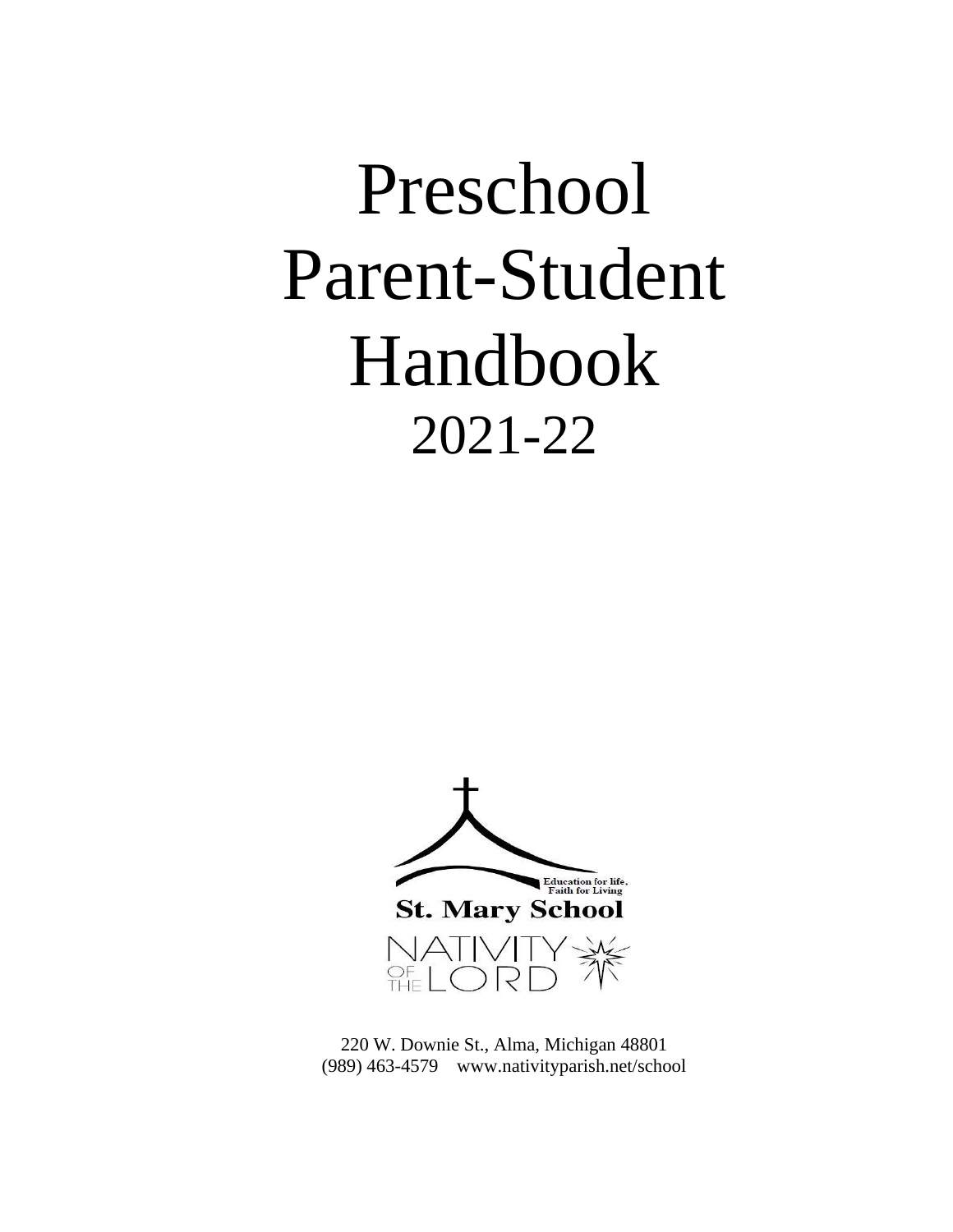### **ST. MARY PRESCHOOL HANDBOOK**

### **TABLE OF CONTENTS**

PURPOSE SCHEDULE OF OPERATIONS REGISTRATION & FEES TUITION ACCIDENT/INJURY SERIOUS ACCIDENT/INJURY/INCIDENT MEDICATION COMMUNICABLE DISEASES DISEASE GUIDELINES DISCIPLINE **SNACKS** BIRTHDAYS SHOW & TELL PROGRAM PLAN DAILY SCHEDULE RELIGIOUS EDUCATION EMERGENCY PROCEDURES WHAT TO BRING TO SCHOOL **SUPPLIES** DRESS ARRIVAL AND DEPARTURE TRANSPORTATION **RECESS** FIELD TRIPS GRIEVANCE WITHDRAWAL A WORD TO THE WISE VOLUNTEERS LICENSING NOTEBOOK LICENSING RULES FOR CHILD CARE CENTERS PEST CONTROL/MANAGEMENT APPENDIX A COMMUNICABLE DISEASE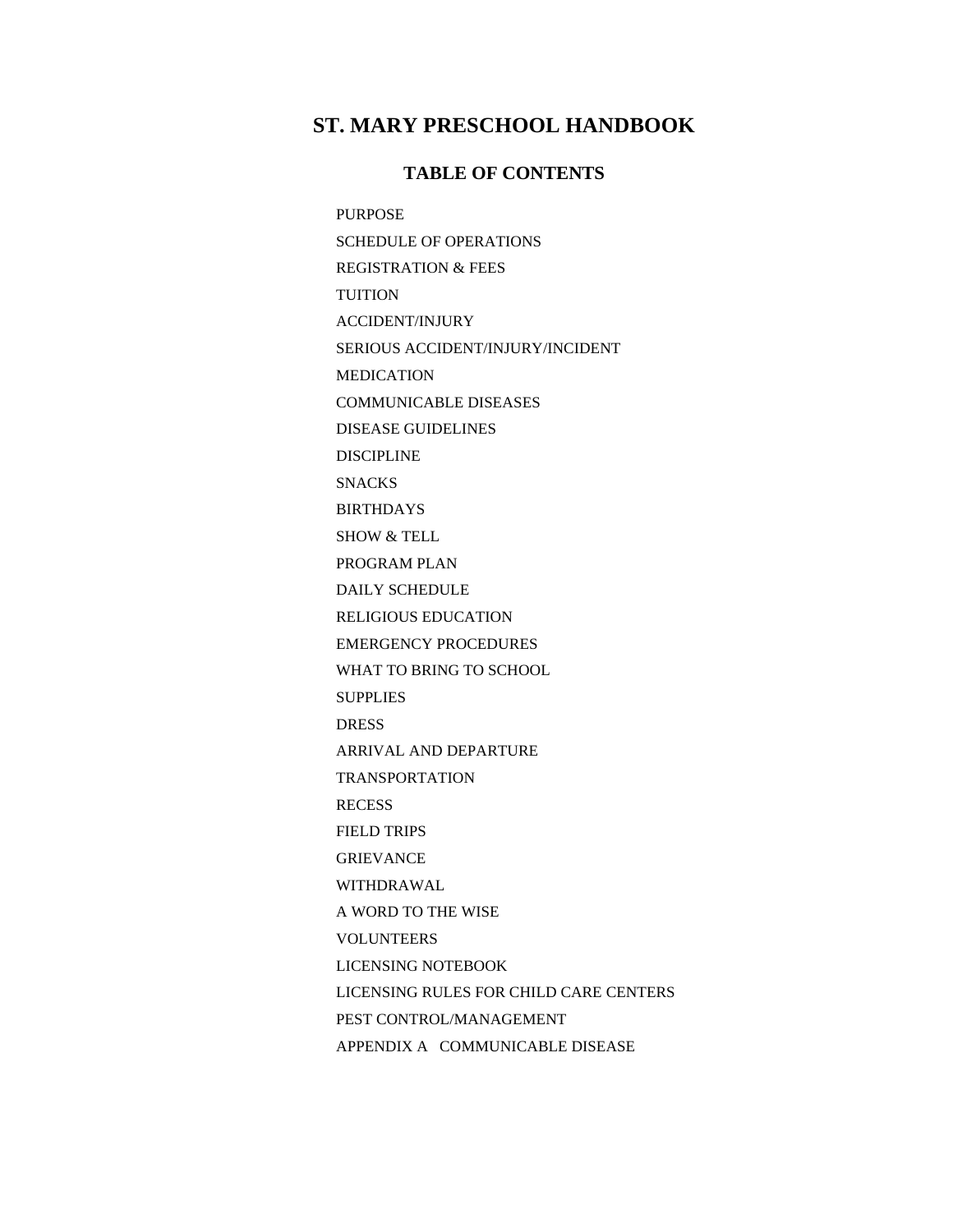#### **PURPOSE**

The purpose of our preschool program is to enhance each child's social, emotional, physical, and mental growth. The early childhood years are formative. The child's belief in self, ability to act responsibly and independently, values, attitudes toward life, learning and others, all have their roots in these early years. Our program provides a loving, supportive, well-planned preschool experience to foster positive qualities. Children are encouraged to explore, experiment, create and express themselves. The teachers facilitate learning, guides the children when needed, and offers comfort, encouragement, advice, and knowledge. They let all the children know they are special people and are loved just for being themselves.

# **SCHEDULE OF OPERATION**

#### **Three Year Olds**

| Days              | Tuesday and Thursday             |  |
|-------------------|----------------------------------|--|
| Time              | 7:40 – 10:45 a.m. for AM class   |  |
| <i>If offered</i> | $12:00 - 2:45$ p.m. for PM class |  |

#### **Four Year Olds**

| Days  | Monday - Wednesday - Friday      |
|-------|----------------------------------|
| Times | 7:40 – 10:45 a.m. for AM class   |
|       | $12:00 - 2:45$ p.m. for PM class |

Times may vary by 5 minutes or so. If there is a change in the above schedule, it will be announced in the fall.

Our preschool will be in operation during the regular school year. It will follow all regular breaks and no classes will be held when Alma Public Schools close due to inclement weather. On days when Alma Public Schools delay, there will be no morning preschool classes.

We ask that children are promptly picked up by dismissal time. If not, parents will be contacted by either the teacher or administrator and a late fee may be charged.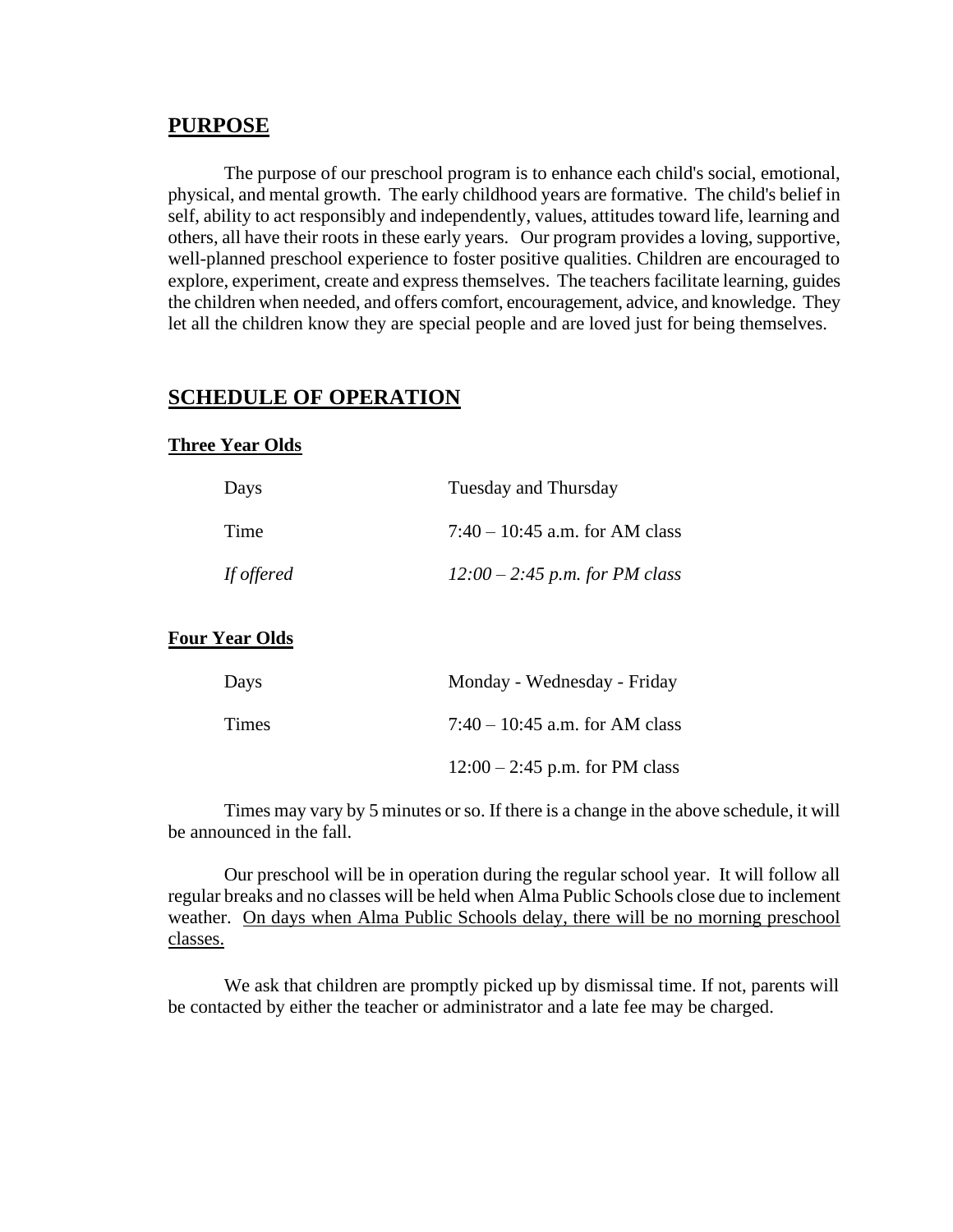### **REGISTRATION & FEES**

Registration for St. Mary Preschool will always be held the end of February/March. Existing families, preschool through  $6<sup>th</sup>$  grade, will have a two-week closed registration period. During the second week of the closed registration, it will be opened to Nativity of the Lord Parish families. Public registration will begin on a first come, first serve basis after the two-week period. A **\$35.00 non-refundable registration fee** and a **\$100 nonrefundable deposit** is required to insure placement in the program. The \$100 will come off your final tuition amount.

All children must be toilet trained and in good physical health. Health forms (effective for 2 years) will be available in the registration packet as well as online on our school website. Other forms including Child Information Record will be provided in the registration packet.

## **TUITION**

Three Year Olds

Cost **\$828.00** Tuition for school year

Four Year Olds

Cost **\$1,152.00** Tuition for school year

St. Mary Preschool is a tuition-based school. Each year the principal in consultation with the parish business manager and parish life director determine the actual per pupil cost of education at St. Mary's. A Parent-School Contract which states your annual tuition and fees needs to be signed by each family every year. Tuition is paid one of two ways: prepaid in full or through FACTS Management. Prepaying for tuition can be done by cash or check on or before the first day of the school year. If a Non-Sufficient Fund (NSF) is received, the business manager or principal will contact you. It is the expectation of Nativity of the Lord Parish that you pay the full cost of your child's education. Any deviation from this must be approved by the parish life director. *If you withdraw your child for any reason from Preschool, you will be responsible for paying the current month plus the following month's tuition and a pro-rated amount of your Fundraising requirement (Emergency situations will be reviewed on an individual basis).*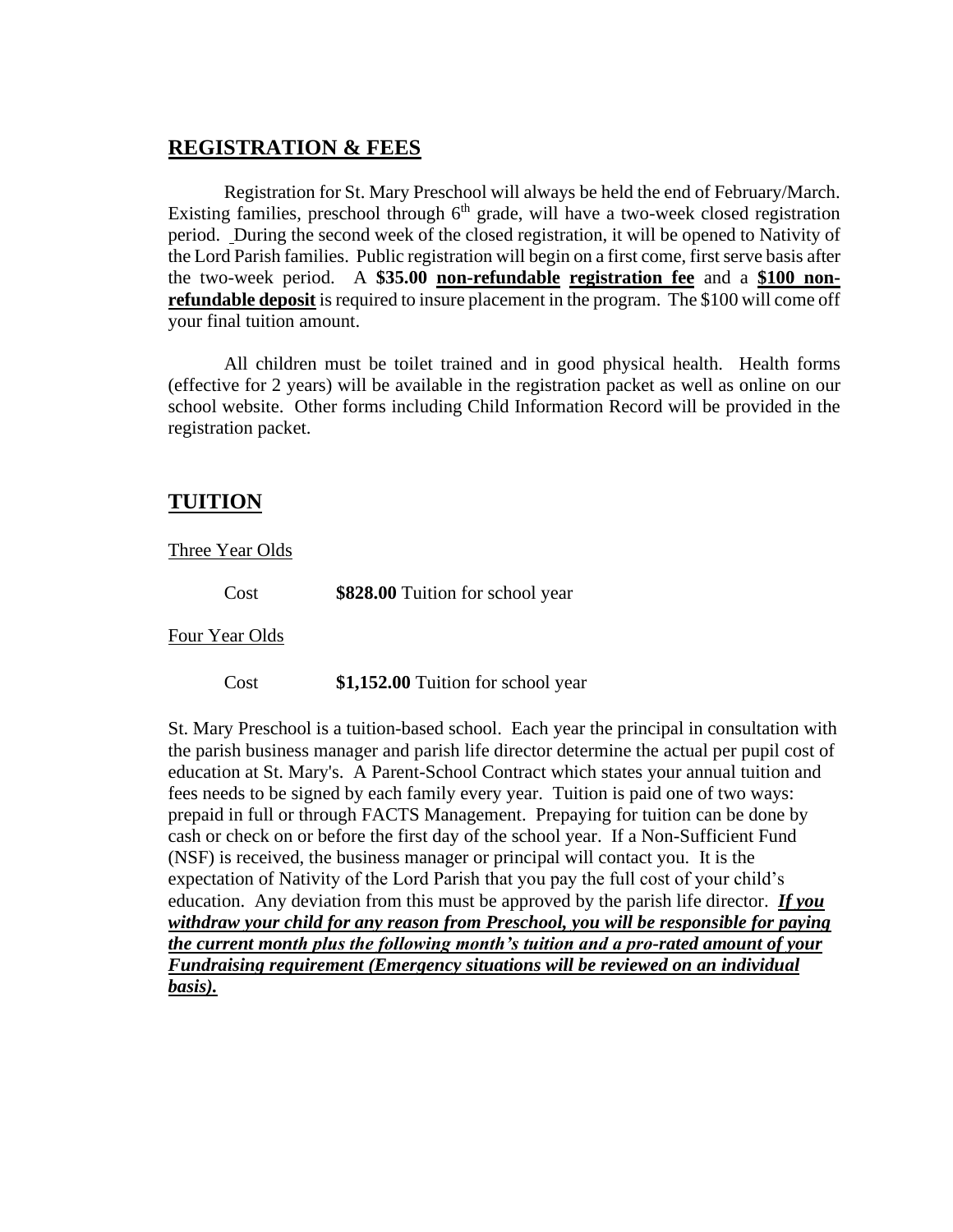If parents do not prepay, they are required to have a FACTS payment account set up. To create a FACTS account, go to [www.factsmgt.com.](http://www.factsmgt.com/) If a payment is not made via FACTS, the business manager, principal, or parish life director will contact the family regarding financial issues immediately. A decision will be made concerning tuition payments for the rest of the school year. Any deviation from the above must be approved by the parish life director.

#### *Tuition Payment Preference*

- *Option 1 Full tuition payment due by the first day of school. Payment will be made directly to the school office or NOTL-Business Office. No FACTS fee will be assessed. Failure to pay by the first day of school (TBD) will result in assignment to FACTS.*
- *Option 2 Semester payments. Payments are made through FACTS due September and January on the 5th or 20th of the month by automated payment process. The FACTS enrollment fee is \$10.*
- *Option 3 Quarterly payments. Payments are made through FACTS due August, October, January, and March on the 5th or 20th of the month by automated payment process. FACTS enrollment fee is \$45.*
- *Option 4 10 monthly payments. Payments are made through FACTS August through May on the 5th or 20th of the month by automated payment process. The FACTS enrollment fee is \$45.*
- *Option 5 12 monthly payments. Payments are made through FACTS July through June on the 5 th or 20th of the month by automated payment process. The FACTS enrollment fee is \$45. \*Only available if you are signed up in FACTS by June 5, 2021.*

Fifty percent OF ALL SCRIP profits go towards your Parent-School Contract Total Fees and Tuition Balance. The 50% Scrip earnings will be applied to your FACTS account on a quarterly basis. Parents that have paid in full and choose to receive credit back by check, will receive their credit at the end of the school year. Twenty-five percent of Mardi Gras Auction bid items will go towards your Parent-School Contract Total Fees and Tuition Balance; however, not to exceed your fundraising requirement.

**Every family is responsible for the fundraising \$100 requirement which isset at the beginning of the year and included in your Parent-School Contract.**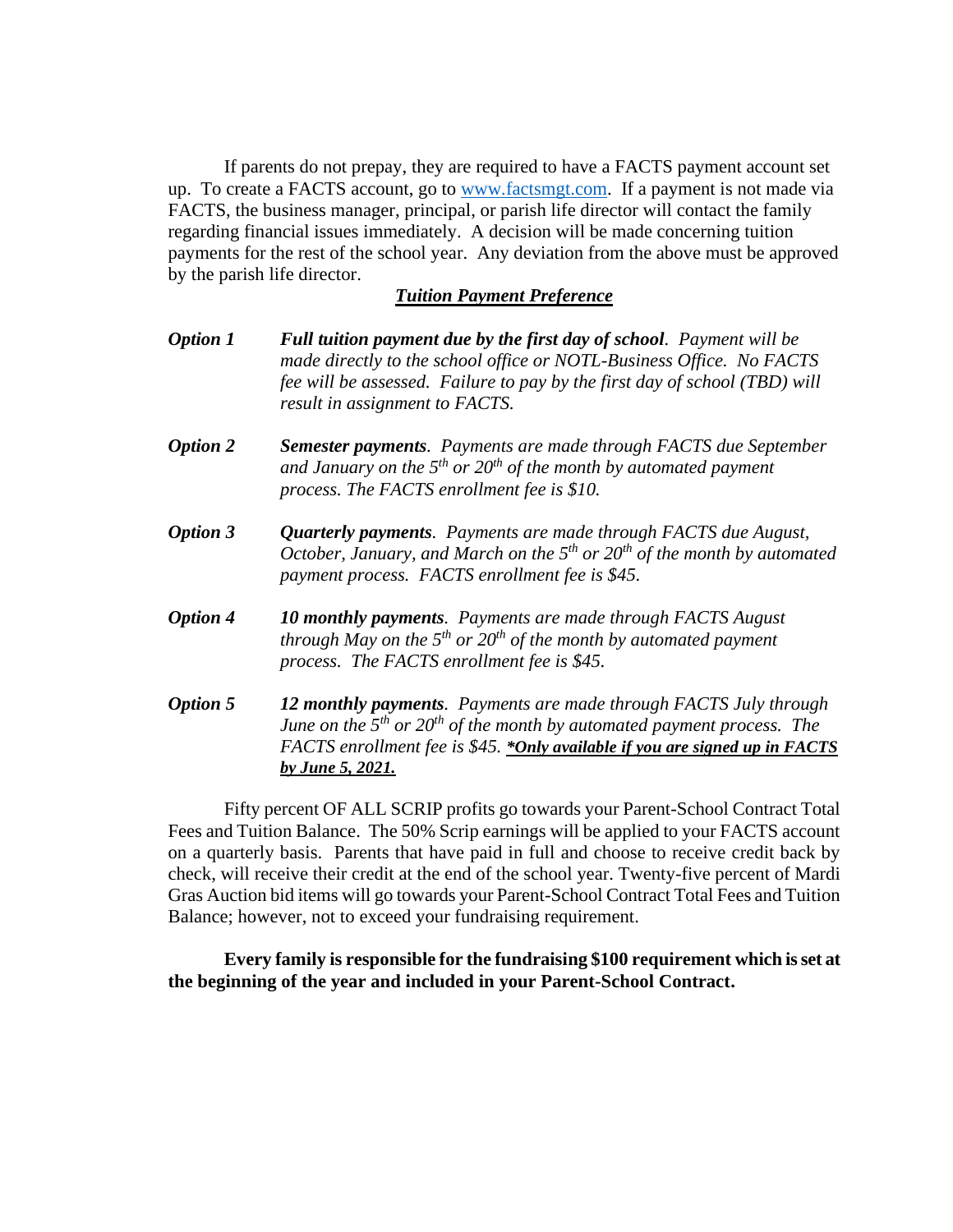# **ACCIDENT/INJURY**

Should a student be involved in an accident at school, these procedures will be followed:

- 1. Common sense first aid.
- 2. The principal will be notified.
- 3. The parents or authorized person will be notified.
- 4. The parents will decide if the child should stay in school, go home, go to the hospital (doctor's office) and parents will make the necessary arrangements.
- 5. A report will be made noting the circumstances of the accident and filed in the student's file.
- 6. Corporal punishment will never be used.
- 7. Per rule R400.81440(2)(a-g) in Licensing Rules For Child Care Centers: Time out will not be used for children under three years of age.

# **SERIOUS ACCIDENT/INJURY**

Should a student be involved in a serious accident at school, these procedures will be followed:

- 1. Common sense first aid.
- 2. The parents will be notified and decide if the child should stay in school, go home, go to the hospital (doctor's office) and parents will make the necessary arrangements.
- 3. In the event parents cannot be reached right away, the principal will follow the instructions on the student's emergency card as to where the child will be taken (hospital or doctor's office).
- 4. A report will be made noting the circumstances of the accident and filed in the student's file.

# **SERIOUS INCIDENT**

If a serious incident were to occur, parents will be notified immediately and we will make a verbal report to the department of licensing and regulatory affairs within 24 hours. We will also submit a written report to the licensing department within 72 hours of the verbal report and keep a copy of the report on file.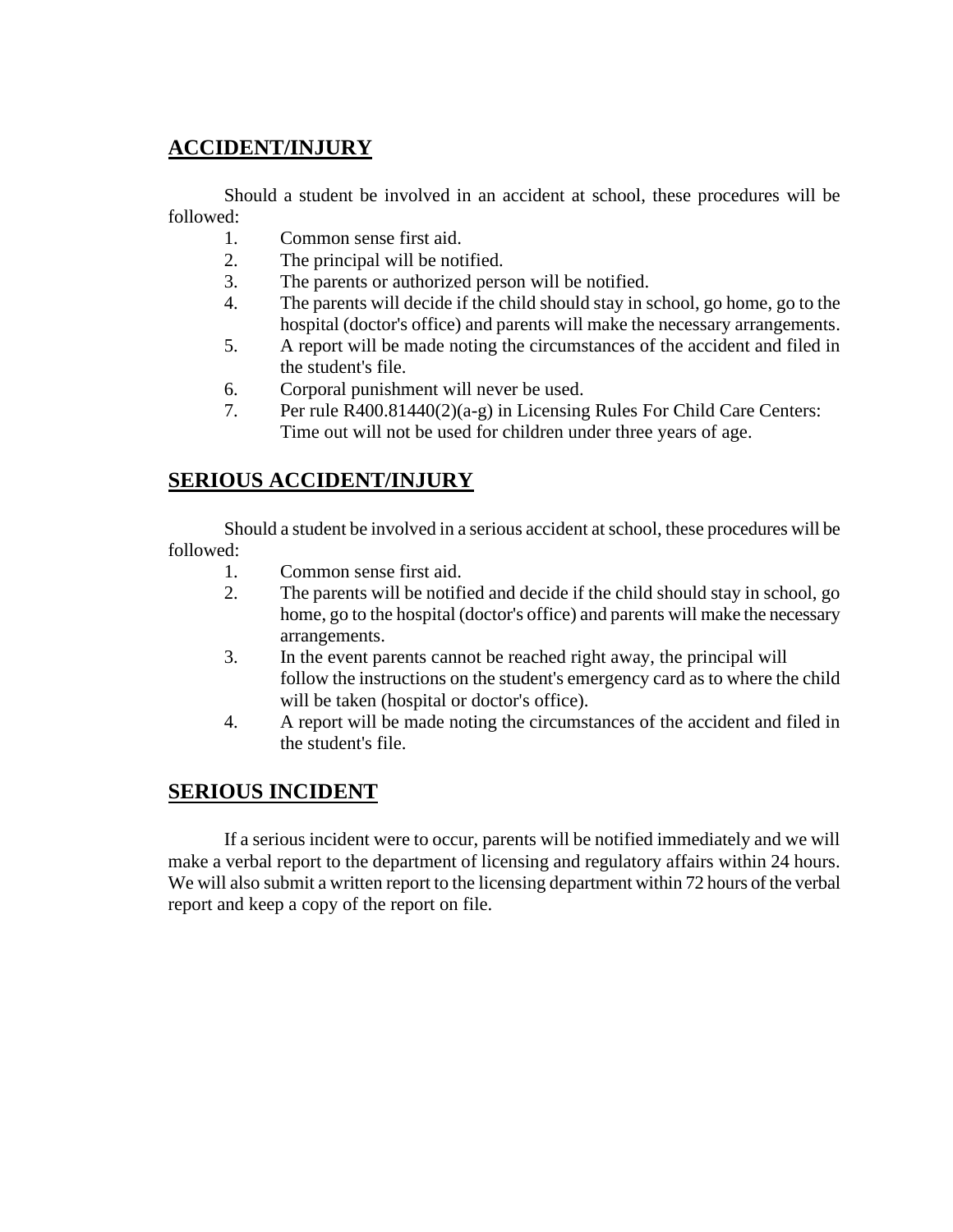# **MEDICATION**

If your child is taking prescription medication and he/she needs it while at school, you must take the following steps:

- 1. Obtain a **MEDICATION PERMISSION FORM** from the school office.
- 2. Bring the medication in the original container prescribed by your doctor.

All medication is kept in the teacher's office. We cannot give the medication to your child unless these steps are followed. (This includes cough drops and throat lozenges.)

## **COMMUNICABLE DISEASES**

### **Communicable Diseases**

A. Plan for evacuation:

-If the child becomes seriously ill or has an serious injury,

One teacher will immediately take the sick child into the "quarantine room."

B. One teacher contacts the main office to sit with the sick child.

### **C. Plan for contacting families and reuniting families.**

-Common sense first aid.

-The parents will be notified by phone and decide if the child should stay in school, go home, go to the hospital (doctor's office) and parents will make the necessary arrangements.

-In the event parents cannot be reached right away, the principal will follow the instructions on the student's emergency card as to where the child will be taken (hospital or doctor's office).

-A report will be made noting the circumstances of the accident and filed in the student's file.

D. A plan for special needs child or chronic medical conditions

-Currently we do not have a special needs student, if we enroll a special needs student, we will develop an individualized plan specifically for him/her.

The following is a practical guide to follow for the common communicable diseases. This is based on the ruling of the Health Department.

- 1. The principal may exclude and readmit children under these recommendations.
- 2. Children may be admitted to the school earlier with written approval from the family physician.
- 3. Contacts without symptoms should be excluded until medical clearance is obtained.
- 4. **Please see Appendix A for detailed information on specific communicable diseases provided by the Mid-Michigan District Health Department Revised 2014. \*\*School policy on fever (without specific**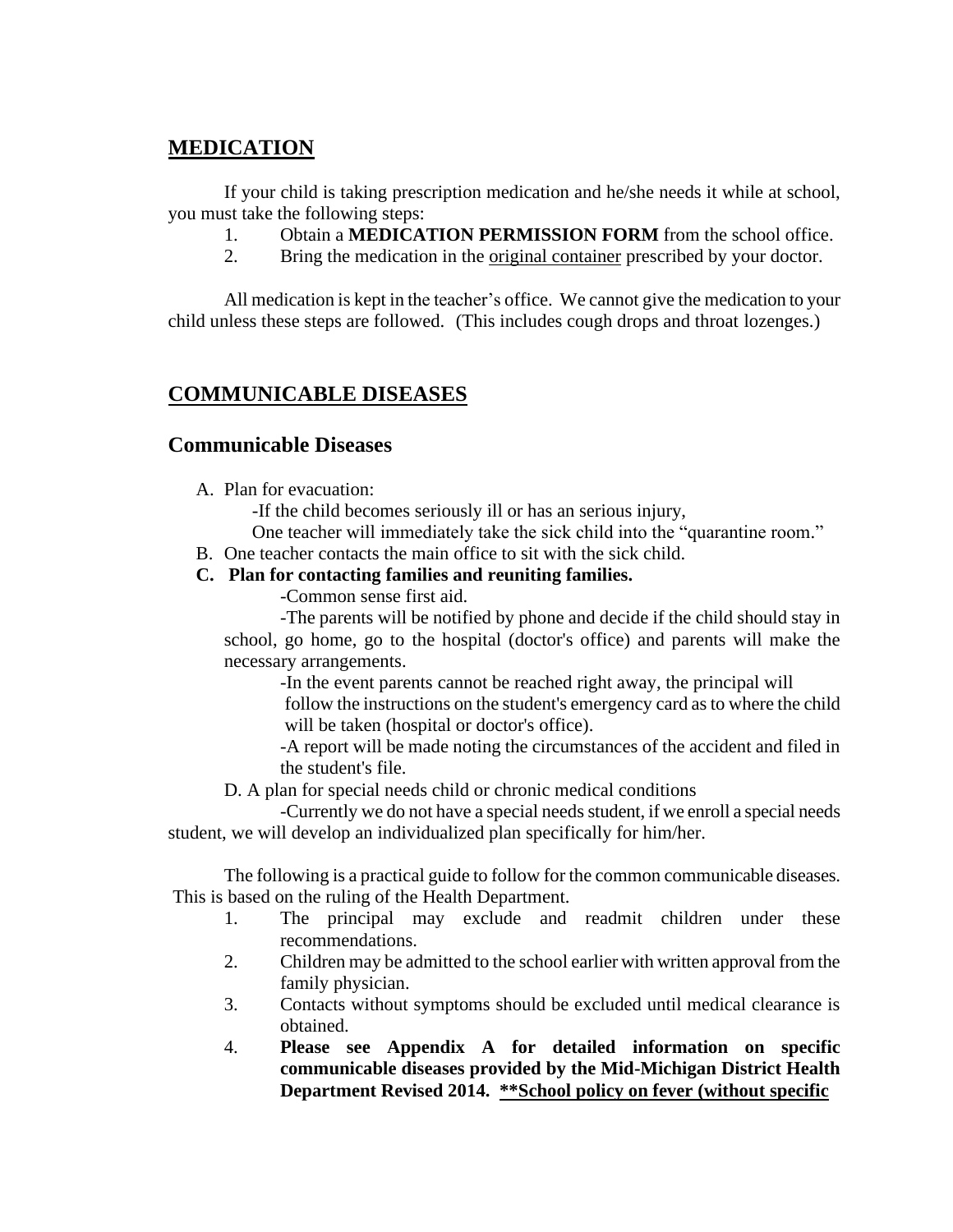### **diagnosis): Child must be fever free for 24 hours without the use of fever reducing medication to return to school. \*\***

It should be noted that these diseases are primarily transmitted by direct contact with the infected individual through coughing, sneezing, or direct transfer. Books, papers, and other school equipment usually do not act as vehicles for transmission of diseases.

Cases of Diphtheria, Polio, Smallpox, Tuberculosis and other dangerous communicable diseases will be admitted only on recommendation of the Health Department. Contacts of these are investigated by the Health Department and may remain in school unless advised otherwise.

Parents are to call the school office to report any of the above conditions.

"Procedural Guidelines Regarding HIV/AIDS and Other Communicable Diseases For Schools, Religious Education and Youth Ministry Programs" were adopted August 1, 1992 by the Diocese of Saginaw. A copy is available in the school office.

# **DISEASE GUIDELINE POLICY FOR CHILDREN, STAFF, AND VOLUNTEERS**

Children, Staff, and Volunteers can return to school after 24 hours of being fever free without fever reducing medication or 24 hours after beginning an antibiotic.

### **DISCIPLINE**

The staff of St. Mary Preschool is experienced in dealing with children of different temperaments and background. We genuinely "love" children, however, we also know that love is not enough in meeting the daily needs and problems of preschoolers. We believe that a firm, kind, positive atmosphere with simple rules gives us a pleasant environment in which to grow and develop. Mutual respect is emphasized, and we strive for individual self discipline and independence. If you notice a change in behavior of your child, or have another concern, please discuss it with the teacher. Communication is imperative at all levels of education.

Intervention in problem situations will occur in one of the following ways:

- 1. Help the child find other ways to handle the problem.
- 2. Redirect the child to another activity.
- 3. Have the teacher join the child in a one-to-one activity.
- 4. Restrain an aggressive act with a big "hug" to prevent the action and distract the child into a warm situation.
- 5. Require the child to sit away from the activity temporarily and in the company of a teacher and think about how they can change their behavior to become a helpful member of the class.
- 6. Corporal punishment will never be used. **R400.8140 Discipline**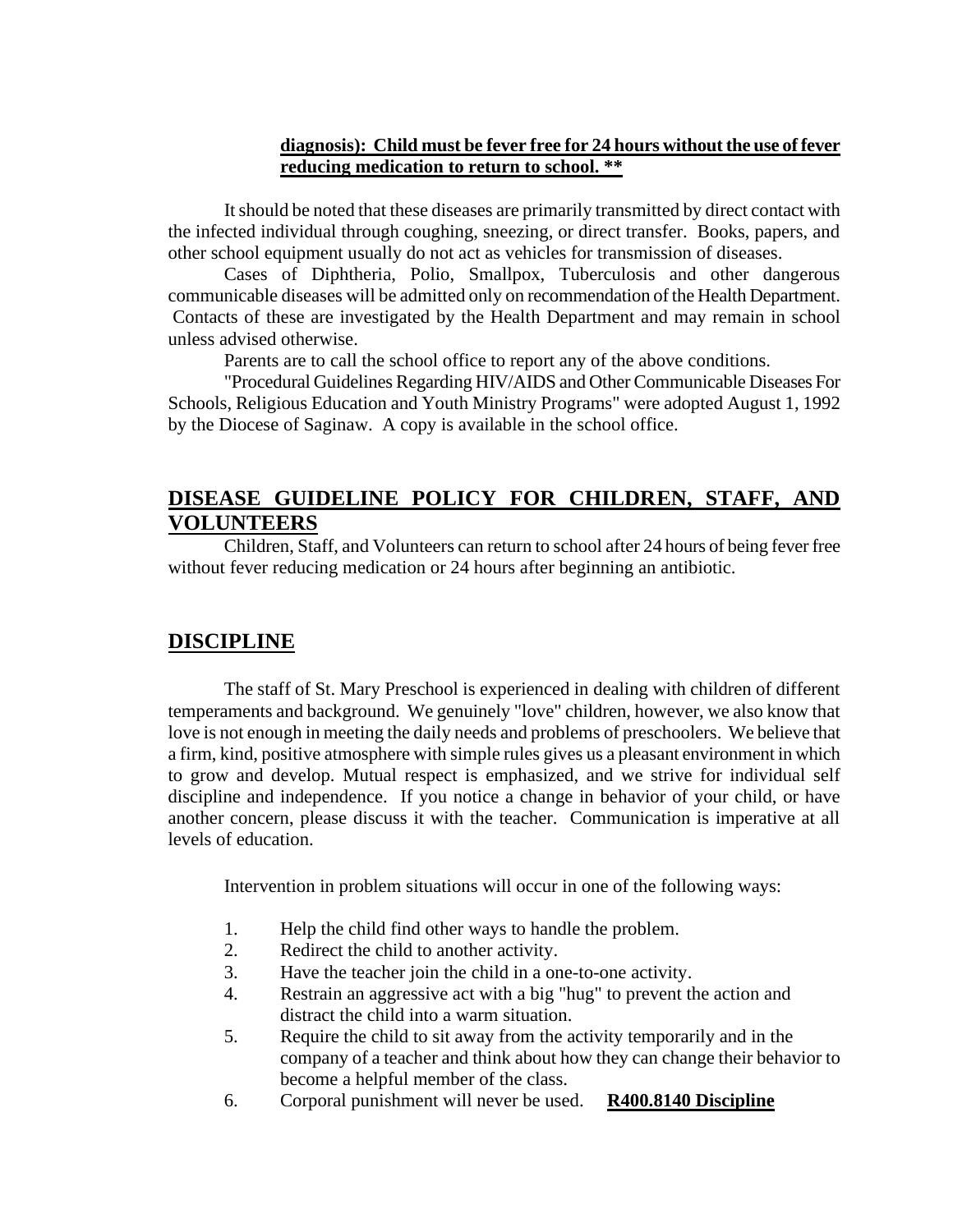### **SNACKS**

Parents are to provide a nutritional snack along with cups and napkins daily. Parents are asked to bring in a pre-packaged snack which the teacher will specify at the beginning of each month. **All day students must provide lunch from home.** 

### **BIRTHDAYS**

Birthdays will be celebrated at St. Mary's! Students will receive a birthday crown to wear for the day and a birthday card. Families can send in a pre-packaged snack- we will do the rest!

Birthday parties: When you are having a birthday party for your child and you are inviting **all** the girls or **all** the boys in the class or the **entire** class, birthday invitations may be distributed at school. When you are inviting only a few children from the class, invitations are not to be brought to school.

### **SHOW & TELL**

On your child's snack day, they put a special treasure in a bag so that it can be a surprise and parents help them write three clues about the special treasure. At Sharing Time, the child will share the clues and the other children will try to guess what is in the box. This is a very positive opportunity for verbal communication for even the quietest child. The treasure will remain in the child's school bag until Sharing Time. Please send only one show & tell item as your child will be asked to choose only one to share.

### **PROGRAM PLAN**

The program consists of both organized activities and periods during which the child is free to engage in activities of his/her own selection.

Group activities will be in relation to the weekly theme. They will include songs, finger plays, dramatic play, storytelling, dancing, sharing, and field trips.

Individual activities will include free play, art activities, manipulative activities, math, science, language arts, and gross motor activities.

Specific daily activities will include:

**Physical activities:** balancing, running, jumping, skipping, bouncing, dancing, exercises, and stretches.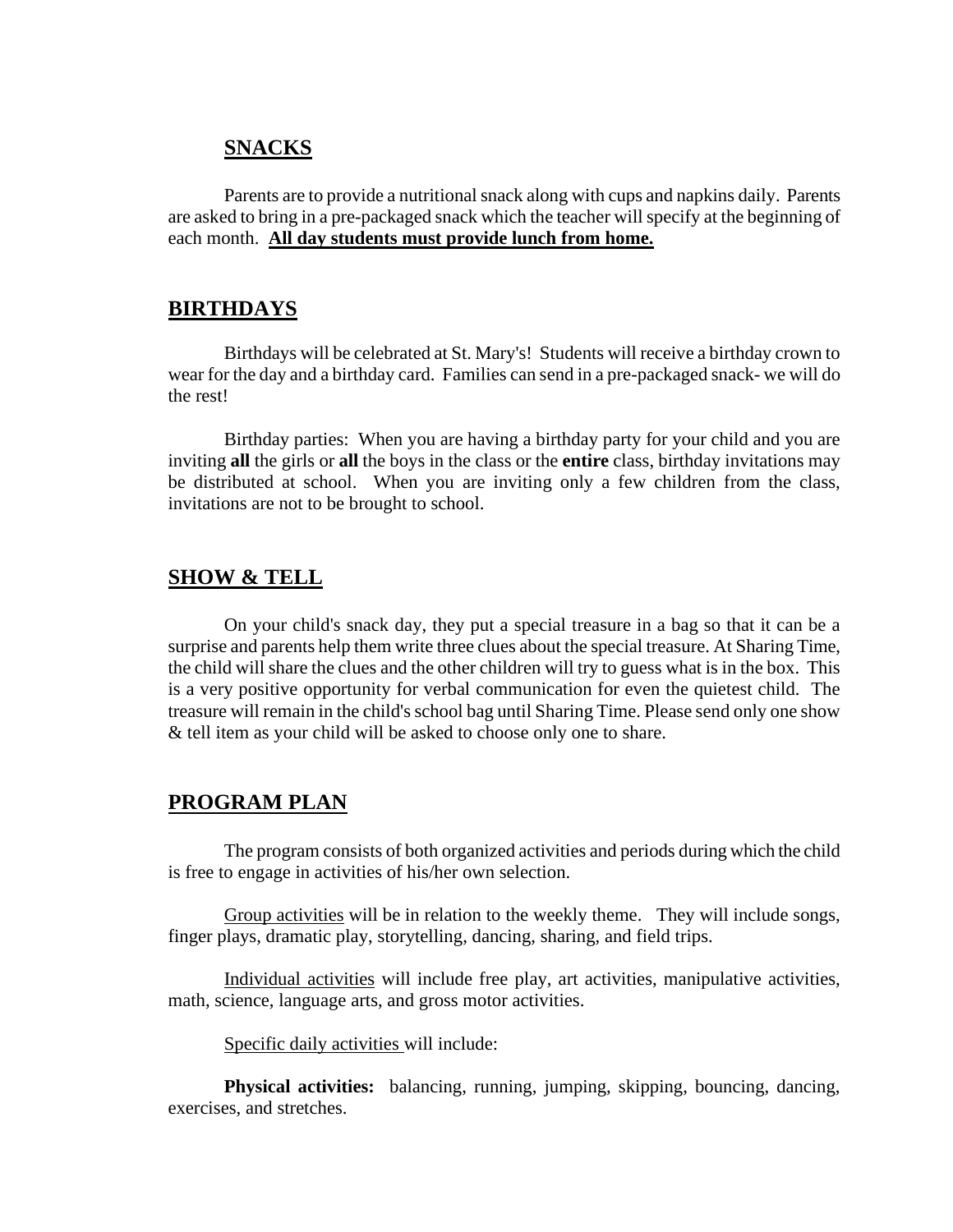**Social activities:** circle time - games, stories, sharing, music, and creative dramatics.

**Emotional:** in all activities the child will build a strong self-concept. The goal being a child with an "I can do that" attitude.

**Intellectual:** rhyming and sound games, pre-reading skills - sequencing, pattern matching, etc., sorting, classifying and ordering, number recognition, counting, listening, and the five senses.

# **DAILY SCHEDULE**

Our daily schedule will be flexible so as to respond to the development needs, readiness, and interests of the children.

Opening (15 minutes)

- A. Greet children/Table Activities
- B. Attendance

Circle time (15 minutes)

- A. Calendar (Including weather, pledge, prayer)
- B. Discussion of theme
- C. Explanation of activity centers

Free Exploration - Learning Centers (55 minutes)

- A. Housekeeping and dramatic play
	- 1. dress-up
	- 2. dish washing
	- 3. infant care
	- 4. cooking

### B. Large Muscle

- 1. blocks (building)
- 2. sensory table
- C. Quiet Area
	- 1. reading books
- D. Table Activities
	- 1. games
	- 2. puzzles
	- 3. exploring (science table)
	- 4. playdough
	- 5. coloring
- E. Art
	- 1. pasting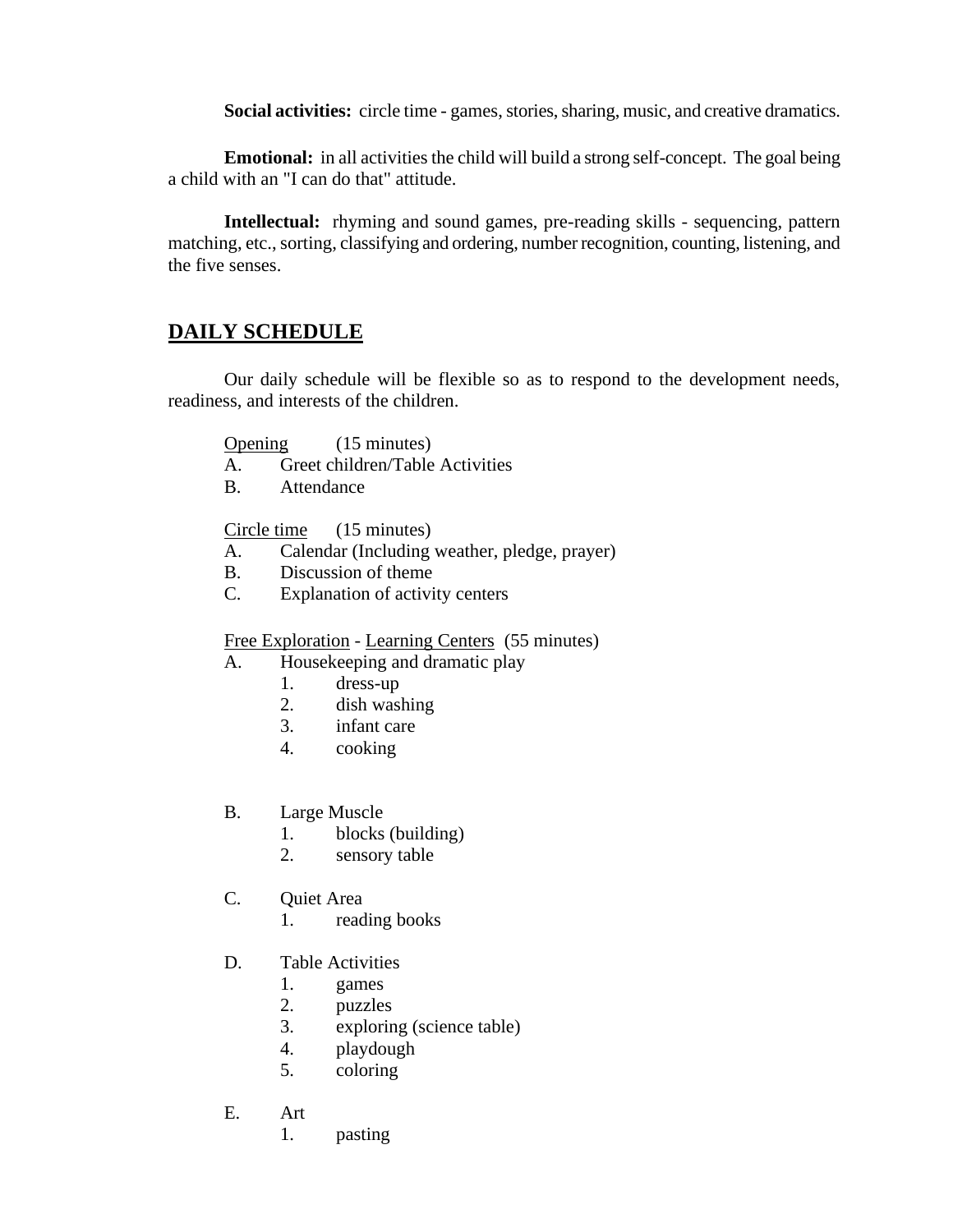- 2. cutting
- 3. easel painting/coloring
- 4. painting

### F. Readiness Skills and Games

- 1. colors 5. opposites
- 2. shapes 6. sequences
- 
- 3. sizes 7. classification
- 4. rhymes

### G. Computers

- 1. Reading skills
- 2. Math skills (shapes, sequencing, classification)
- 3. Colors

### H. Listening Center

- 1. Reading with the aid of audio equipment
- I. Theme Related Centers
	- 1. Grocery Store
	- 2. Post Office
	- 3. McDonald's
	- 4. Hair Salon

(Varies from theme to theme)

### Language Arts (15 minutes)

- A. Stories
- B. Movies
- C. Songs finger plays
- D. Puppets

### Large Muscle Time (25 minutes)

- A. Free Choice Activity
	- 1. Playground (weather permitting)
	- 2. Centers in parish hall
- B. Organized Activity
	- 1. Dancing
	- 2. Circle Games
	- 3. Obstacle Course
	- 4. Relays
	- 5. Team game

### Show and Tell (5 minutes)

- A. Show one special item from home
- B. Children ask questions about the item/child's experience.

Story (10 minutes)

Snack/Bathroom Break (15 minutes)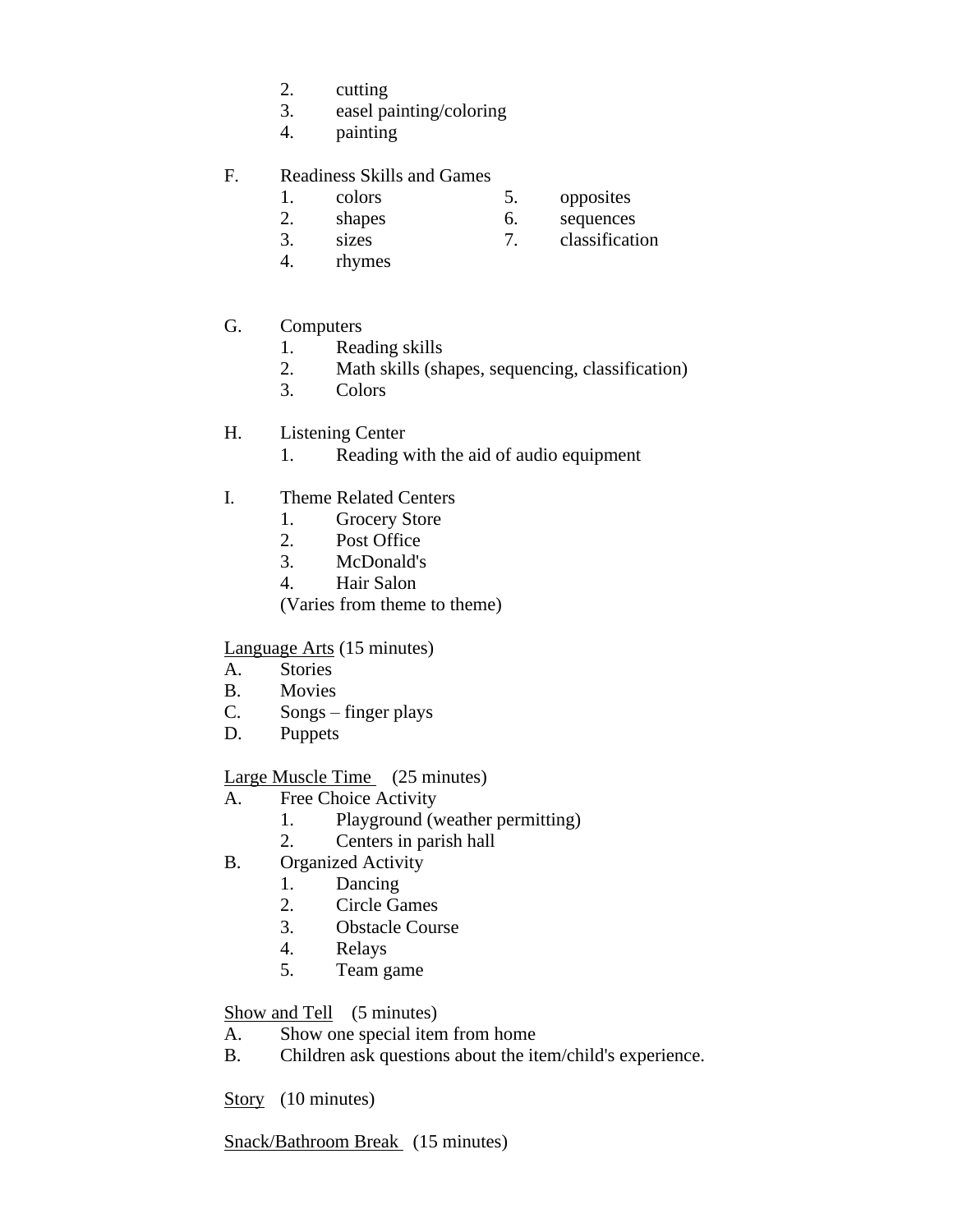- A. Prayer<br>B. Washin
- B. Washing Hands
- C. Whole group snack

Music (10 minutes)

Closing (5 minutes)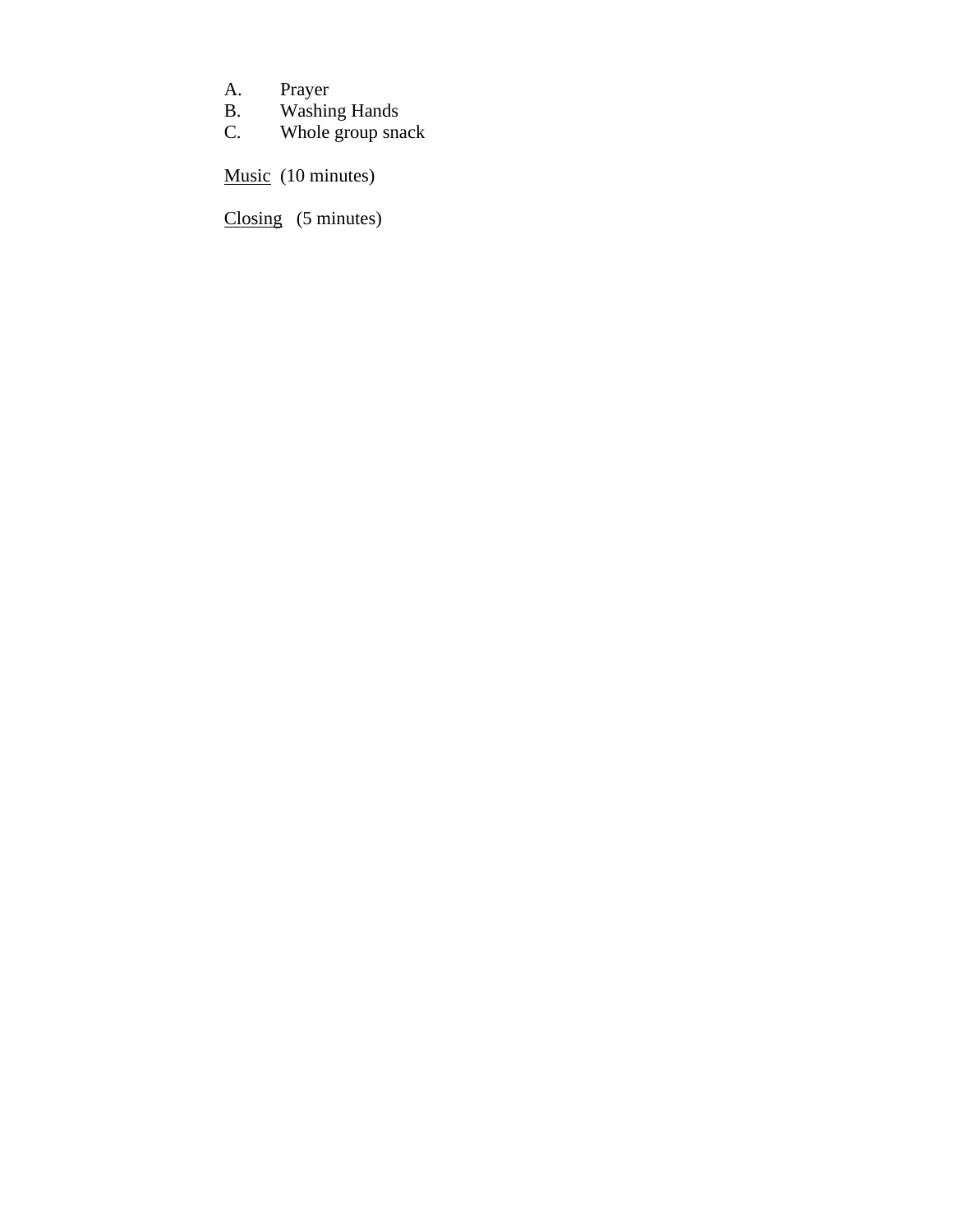# **PRESCHOOL T/TH A.M. SCHEDULE**

- 7:40 Doors Open
- 8:05-8:20 School Begins (Calendar, Prayer, Pledge)
- 8:20-9:10 Open Play
- 9-10-9:20 Clean Up
- 9:30-10:00 Outside Time / Gym
- 10:05-10:10 Question Box
- 10:10-10:30 Wash Hands / Snack
- 10:30-10:40 Group Time / Story
- 10:40 11:00 Music / Dismissal
- 10:45 Doors Open for pickup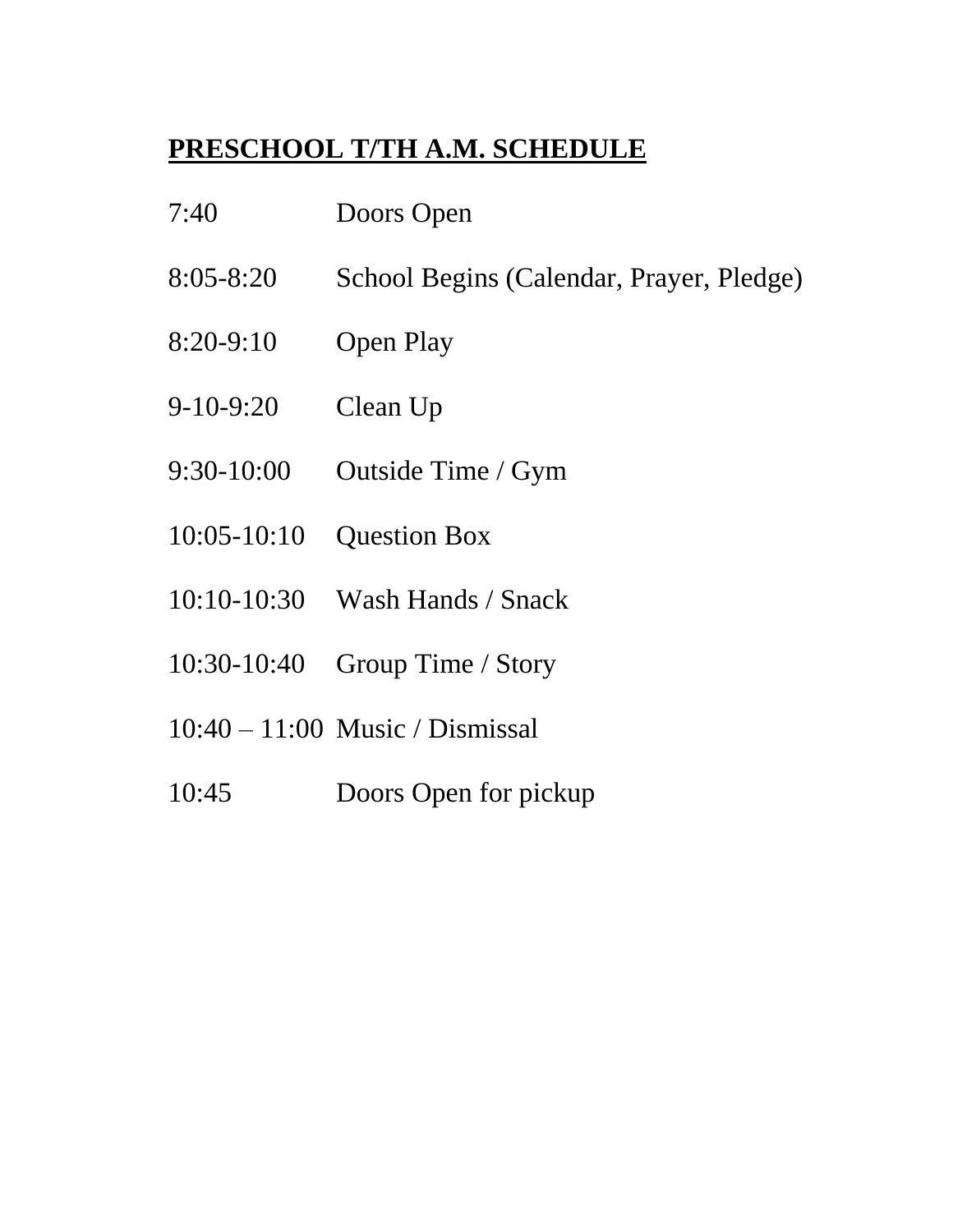# **PRESCHOOL T/TH P.M. SCHEDULE** *(If offered)*

- 12:00 Doors Open
- 12:10-12:25 School Begins (Calendar, Prayer, Pledge)
- 12:25-12:40 Writing Center
- 12:40-1:10 Outside Play / Gym
- 1:15-1:20 Question Box
- 1:20-1:40 Wash Hands / Snack
- 1:40-1:50 Group Time / Story
- 1:50-2:35 Open Play
- 2:35-2:45 Clean Up
- 2:45-3:00 Music / Dismissal
- 2:45 Doors Open for pickup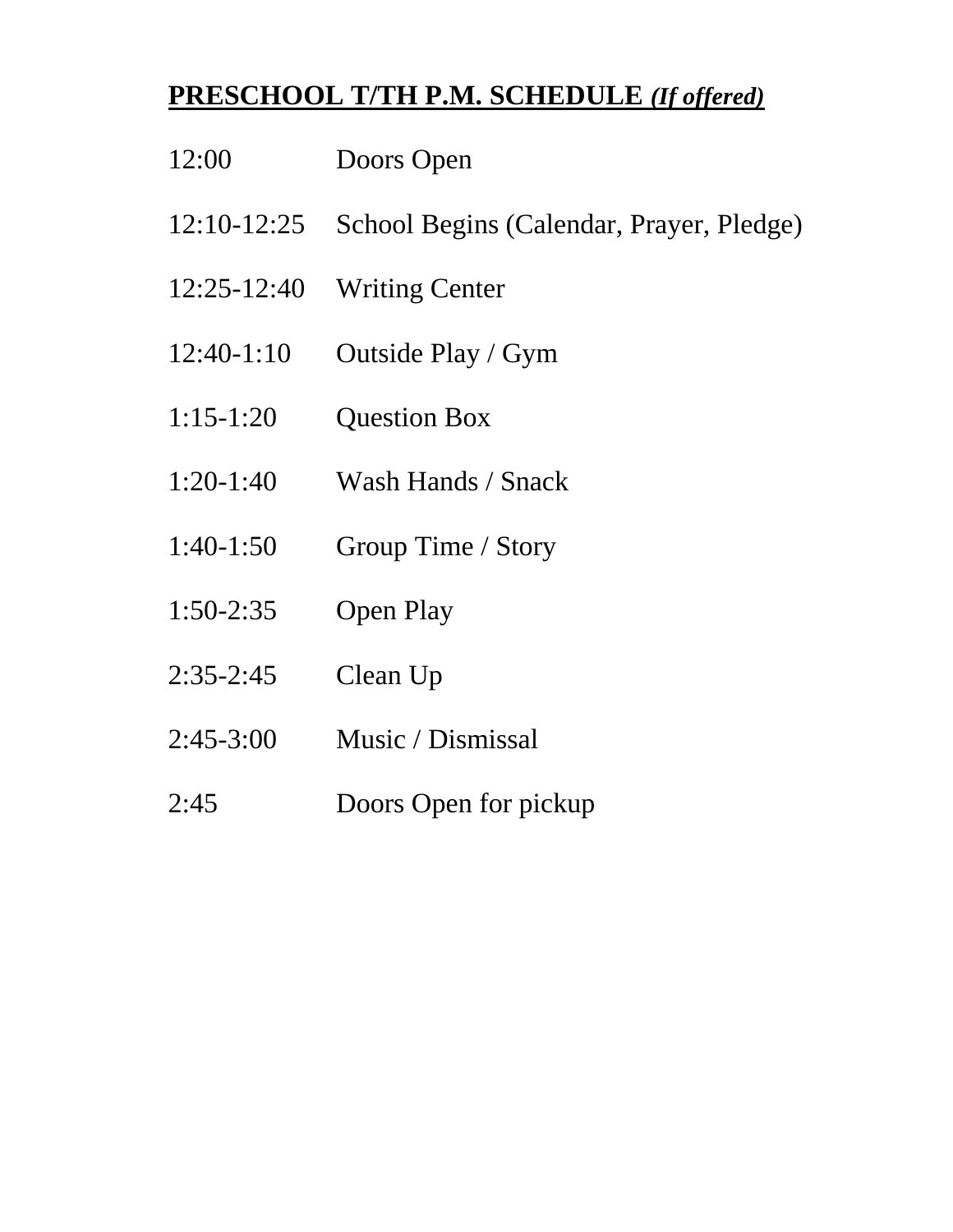# **PRESCHOOL MWF A.M. SCHEDULE**

- 7:40 Doors Open
- 8:05-8:20 School Begins (Calendar, Prayer, Pledge)
- 8:20-8:35 Writing Center
- 8:40-9:10 Outside Play / Gym
- 9:15-9:20 Question Box
- 9:20-9:40 Wash Hands / Snack
- 9:40-9:50 Group Time / Story
- 9:50-10:35 Open Play
- 10:35-10:45 Clean Up
- 10:45-11:00 Music / Dismissal
- 10:45 Doors Open for pickup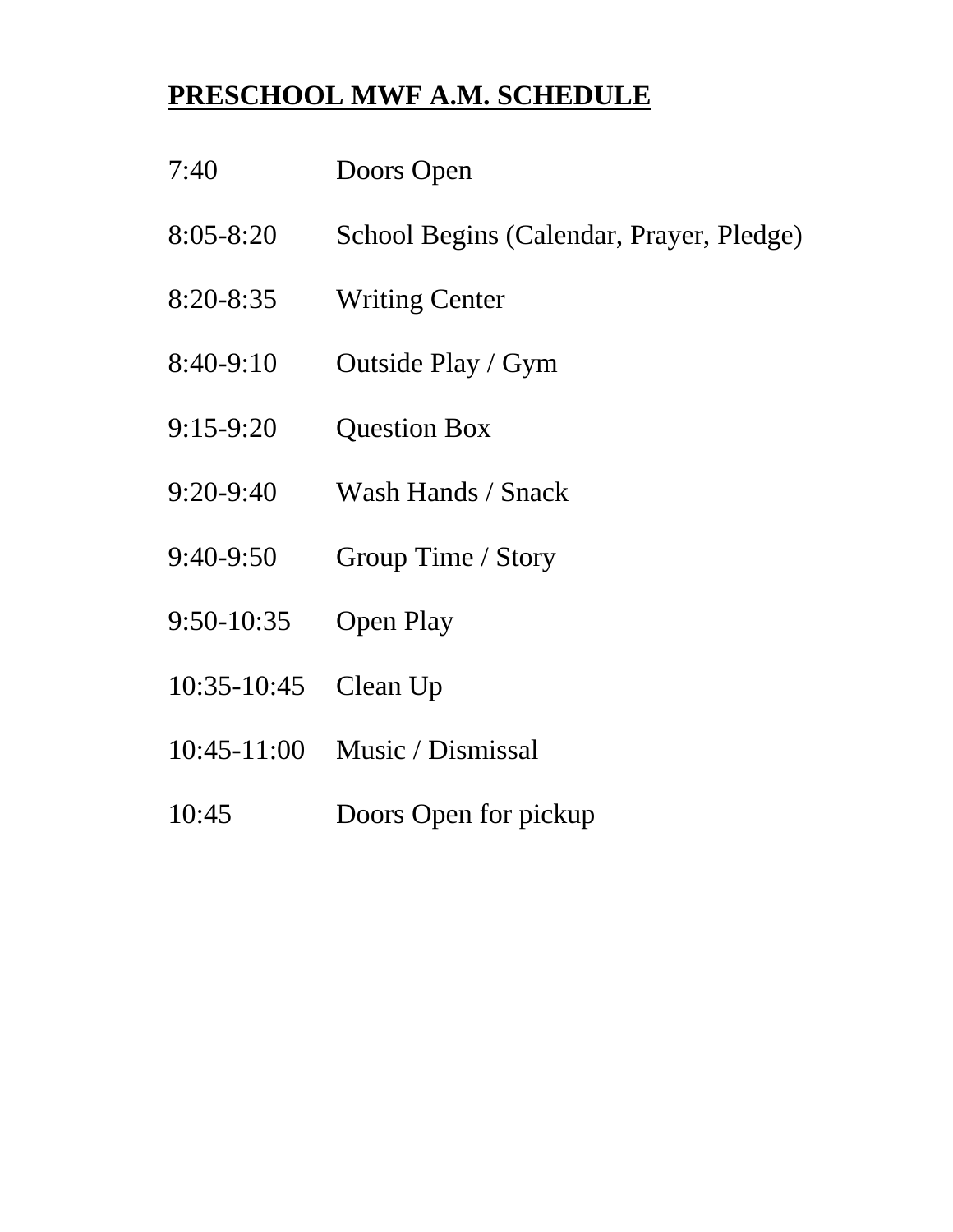# **PRESCHOOL MWF P.M. SCHEDULE**

- 12:00 Doors Open
- 12:10-12:25 School Begins (Calendar, Prayer, Pledge)
- 12:25-12:40 Writing Center
- 12:40-1:10 Outside Play / Gym
- 1:15-1:20 Question Box
- 1:20-1:40 Wash Hands / Snack
- 1:40-1:50 Group Time / Story
- 1:50-2:35 Open Play
- 2:35-2:45 Clean Up
- 2:45-3:00 Music / Dismissal
- 2:45 Doors Open for pickup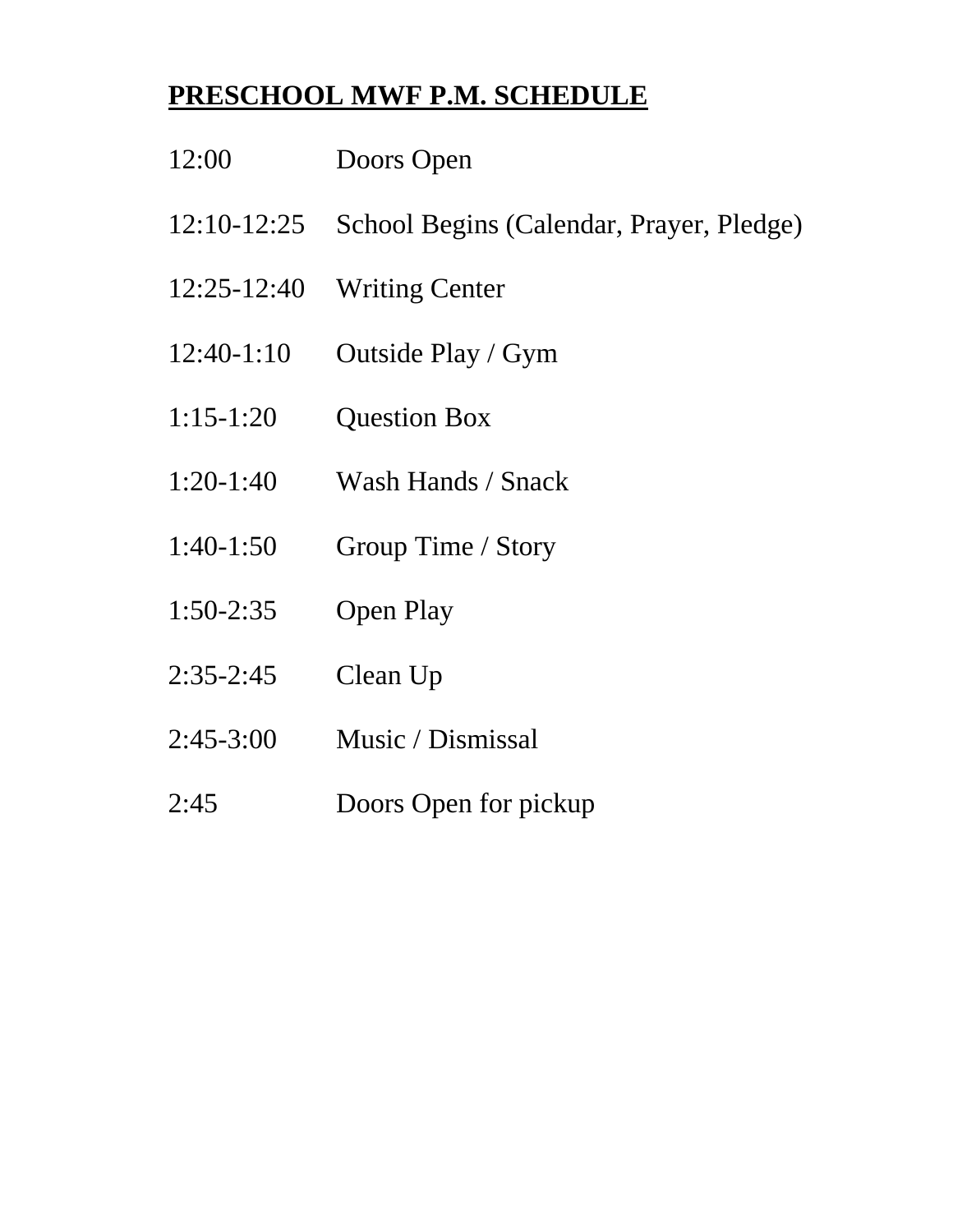# **RELIGIOUS EDUCATION**

An integral part of St. Mary Preschool is Religious Education. The program follows the theme for the week and adds the dimension that everything is a gift from God. Stories are read from the Children's Bible and specific materials are used to enhance the child's understanding of the love God has for each of them and the world in which they live. A short prayer is said at the beginning of each class and before snack.

# **EMERGENCY PROCEDURES**

### **Fire**

- 1. Signal will sound throughout the building.
- 2. Teacher and aide will organize the children at the classroom door.
- 3. The aide will lead the children in an orderly manner along the fire route to the corner of Downie and State St.
- 4. Children will not stop to put on outdoor clothing.
- 5. Teacher will:
	- a. close windows
	- b. turn out lights
	- c. bring attendance book
	- d. check bathrooms
	- e. close bathroom door
	- f. take attendance to account for all the children
- 6. Class will remain together at the corner.
- 7. Class will return to the building only when the recall bell is sounded.
- 8. Ten fire drills will be held each year.

### **Tornado**

In the event of a tornado watch, the children will remain in school, and the weather reports monitored. In the case of severe weather development, the procedure for a warning is to take cover. The students will take cover in the basement. Two tornado drills will be held each year.

# **WHAT TO BRING TO SCHOOL**

Each child will need a **school bag**, preferably one with an open top with no snaps or buckles. Please put your **child's name in large letters** on the outside of the bag. Your child should bring it every day to carry home art work and/or notices from the school. You will also be receiving the regular school newsletters. Any changes in this handbook will be made by the principal and noted in the regular newsletter. Please send in a photo orsnapshot of your family to display on the family board.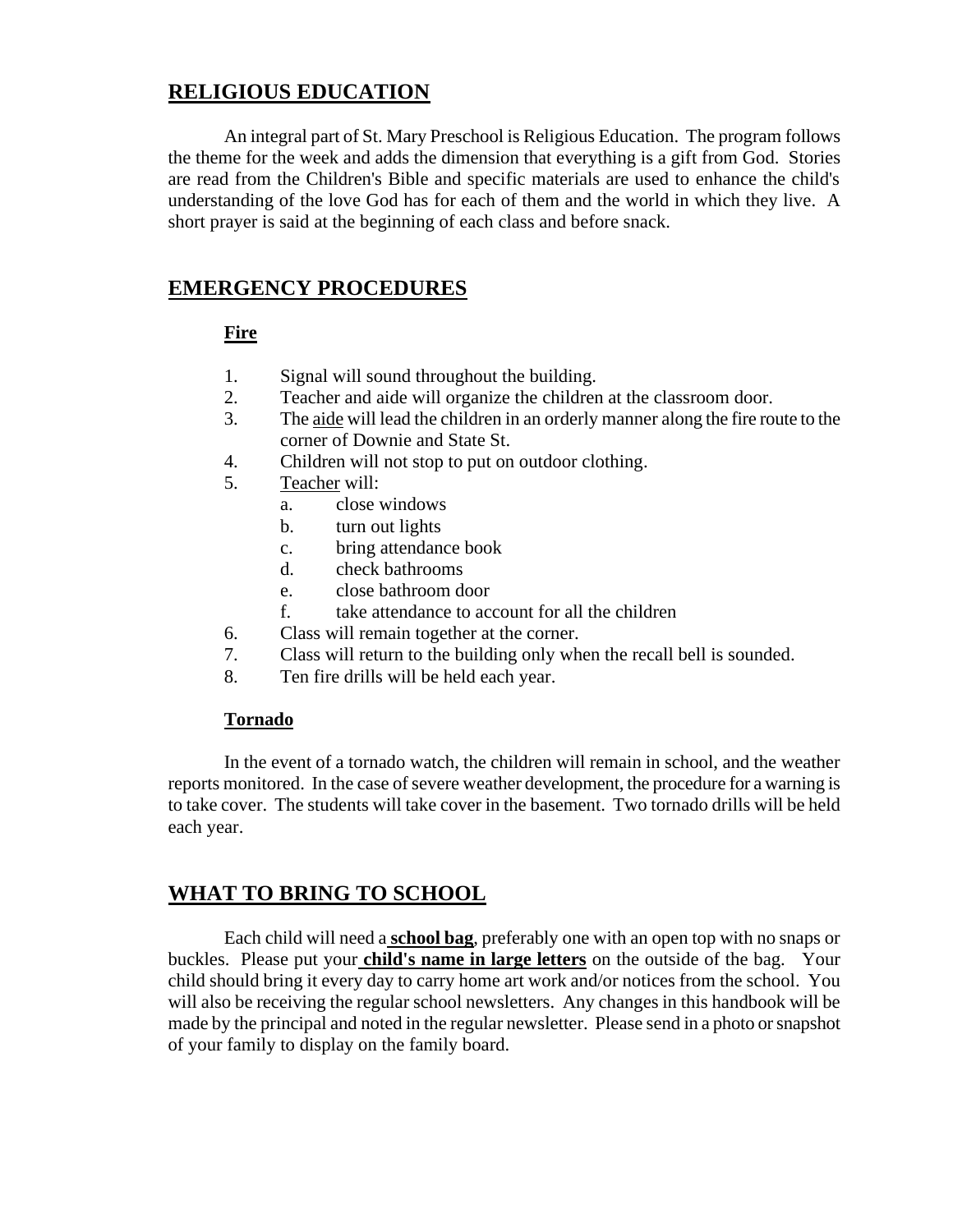# **ST. MARY PRESCHOOL SUPPLY LIST**

### **T-TH am**

1 complete set of clothes in a labeled bag

1 good sized school bag with your child's name on it

1 package play dough

1 roll of paper towels

### **M-W-F am**

1 complete set of clothes in a labeled bag

1 good sized school bag with your child's name on it

1 roll of paper towels

1 package of sanitizing wipes

1**spiral** notebook- 1 subject, wide ruled

1 pack of 8 ct. crayons (**classic colors only**)

### **M-W-F pm**

1 complete set of clothes in a labeled bag

1 good sized school bag with your child's name on it

1 roll of paper towels

1 package of **small** paper plates (5 ¼ ˝ or similar with no design preferred)

1 package of brown paper lunch bags

1 **spiral** notebook- 1 subject, wide ruled

1 pack of 8 ct. crayons (**classic colors only**)

# **DRESS**

Dress your child in comfortable play clothes. He/she will be engaging in very active and sometimes messy play and should be comfortable. Dress appropriately for outside play. Recess time is indoors if raining and during winter months.

Please label **ALL** outerwear clothing (including hats, coats, boots, and mittens) and **bookbags!** Also, please label your child's bag of extra clothing.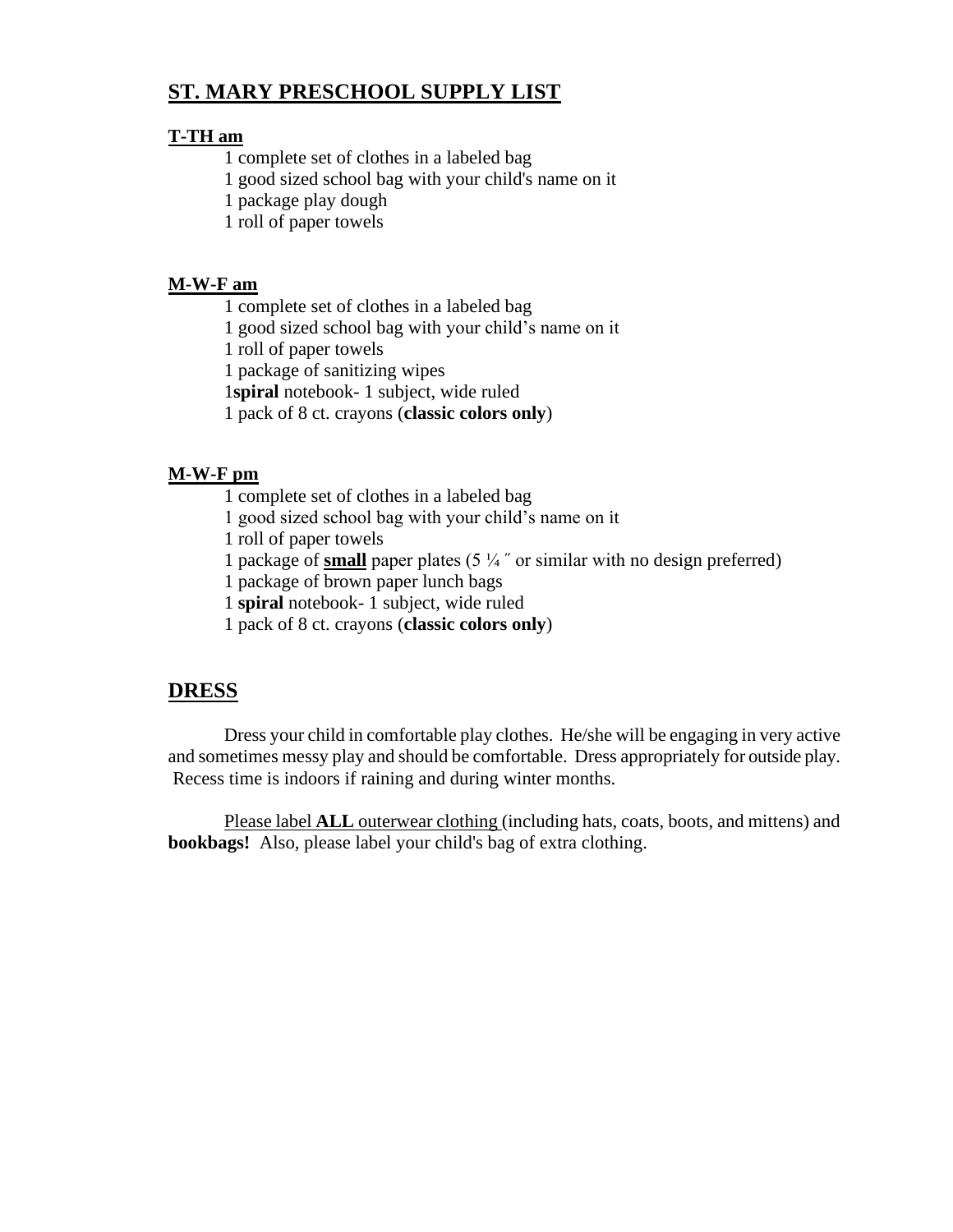### **ARRIVAL AND DEPARTURE**

Please use the West door of the entire building. Park your vehicle on the westside of the building in the west parking lot. Parents are expected to accompany their child to and from the building and classroom. Your child will not be allowed to leave the classroom alone.

Children are expected to arrive **no** earlier than 7:40 a.m. and 12:00 p.m. Students are expected to be picked up promptly. *We ask that children are promptly picked up by dismissal time. If not, parents will be contacted by either the teacher or administrator and a late fee may be charged.* 

Please call the school office 989-463-4579 if your child will not be attending on their preschool day. We worry when your children do not attend preschool plus we need to report student illnesses to the Health Dept. each week. Also, if someone else is picking them up from preschool, please call so we will know who to release your child to.

### **TRANSPORTATION**

The center does not provide transportation; however, dial-a-ride is available. Parents must arrange services.

### **RECESS**

All students will go outside during the recess period, weather permitting. If a child is too ill to go outside for recess, they are too ill to be in preschool and should be home recuperating. A current doctor note is required for a student to stay inside during recess. Students will not go outside when the temperature is zero degrees or below, when the wind chill would bring the temperature to zero or below, when it is raining, or when there is severe snowstorm. Please remember to have children dress appropriately for the weather.

### **FIELD TRIPS**

St. Mary's Preschool four year olds will have the opportunity to participate in field trips. We feel that varied experiences outside the classroom are advantageous to a child's growth and development. Due to the need for security in their environment, the three year olds will usually stay in the school complex and we will attempt to bring new and interesting experiences to them. They may participate in a field trip or two during the year.

When available, we will use public school bus transportation or Dial-A-Ride for our field trips.

If the school bus is not available, we will use parent volunteer transportation. (NOTE: ALL PRESCHOOLERS ARE REQUIRED (BY LAW) TO RIDE IN CHILD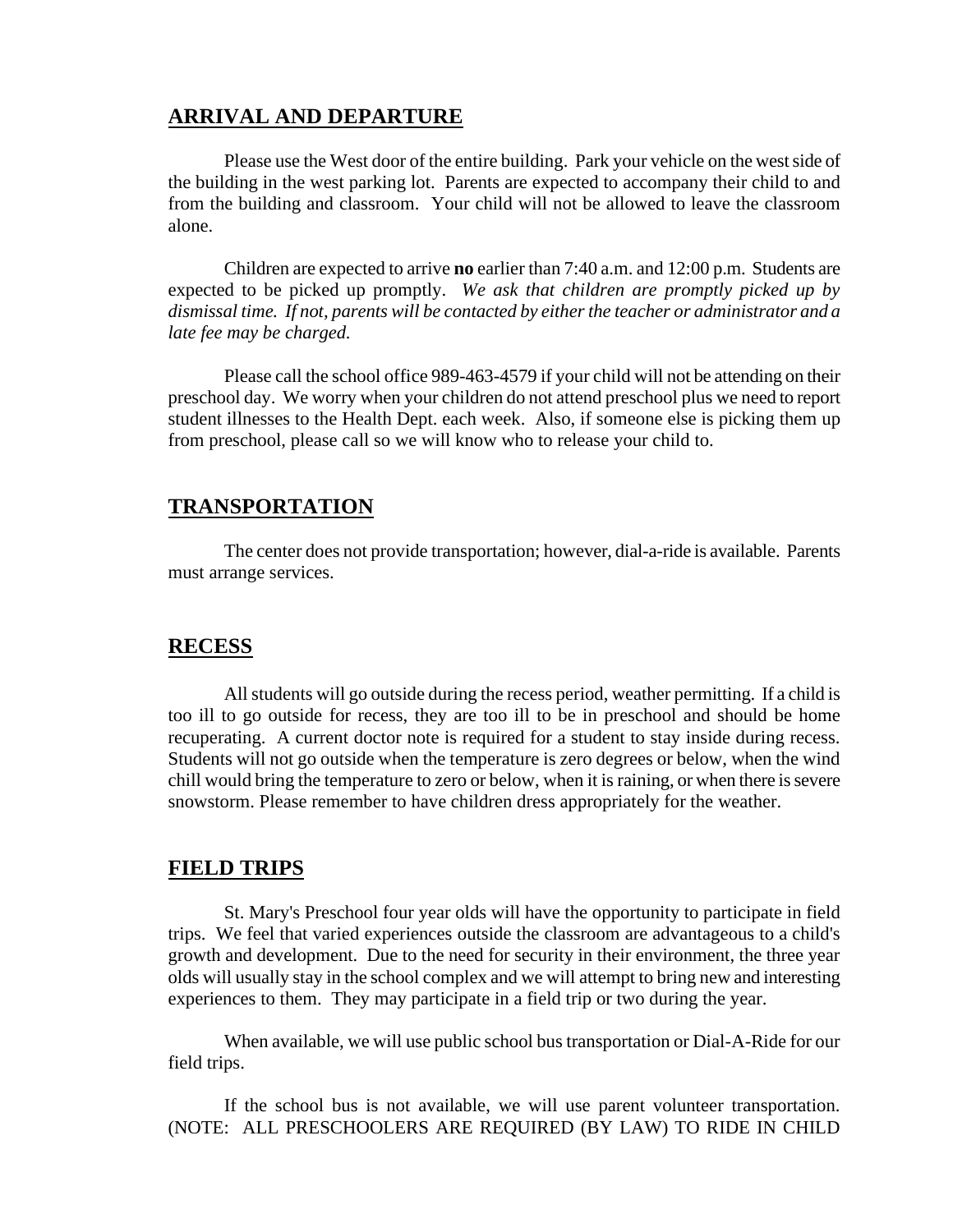RESTRAINT SEATS). Our procedures for volunteer transportation outside the school must stay within the rules outlined by the State Department of Social Services. To comply each parent volunteer must certify in writing the following:

- 1. That he/she holds a valid driver's license
- 2. That he/she has fewer than 6 points on his/her record
- 3. That his/her vehicle is in good operating condition
- 4. That he/she has a certificate of no-fault insurance in his/her possession
- 5. That he/she has a seat belt in working order for the driver and each passenger in his/her car

You will always be notified prior to an outing. A signed parent permission slip will be required before a child may go on a field trip.

## **GRIEVANCE PROCEDURE**

As in all human relations, occasions will arise when, due to a lack of communication, some difference of opinion may come into being between parent and teacher. It is the school policy that any such occasion must first be dealt with in a meeting between parent and teacher. The principal will not meet with parents unless a prior parent-teacher contact has been made and has proven unsatisfactory.

# **WITHDRAWAL**

Withdrawal can be made at the request of the teacher or the parent if there is unsatisfactory adjustment by the child. Usually within the first few weeks of school the children become comfortable with the preschool program. If your child has a problem, the teacher will work with you to remedy the situation. However, if your child is truly unhappy, the teacher might recommend withdrawal. The teacher will also consult the parents concerning negative behavior on the part of the child. If it is persistent and continuous, the teacher might ask for the child to be withdrawn. Problems such as these are highly unlikely.

### **Non-payment of tuition is cause for withdrawal.**

In cases of withdrawal, tuition refunds will be determined by the parish life director and principal of the school. It is a general policy of the school not to refund tuition, however, each case will be considered individually. Registration fees are non-refundable.

*If you withdraw your child for any reason from Preschool, you will be responsible for paying the current month plus the following month's tuition and a pro-rated amount of your Fundraising requirement (Emergency situations will be reviewed on an individual basis).*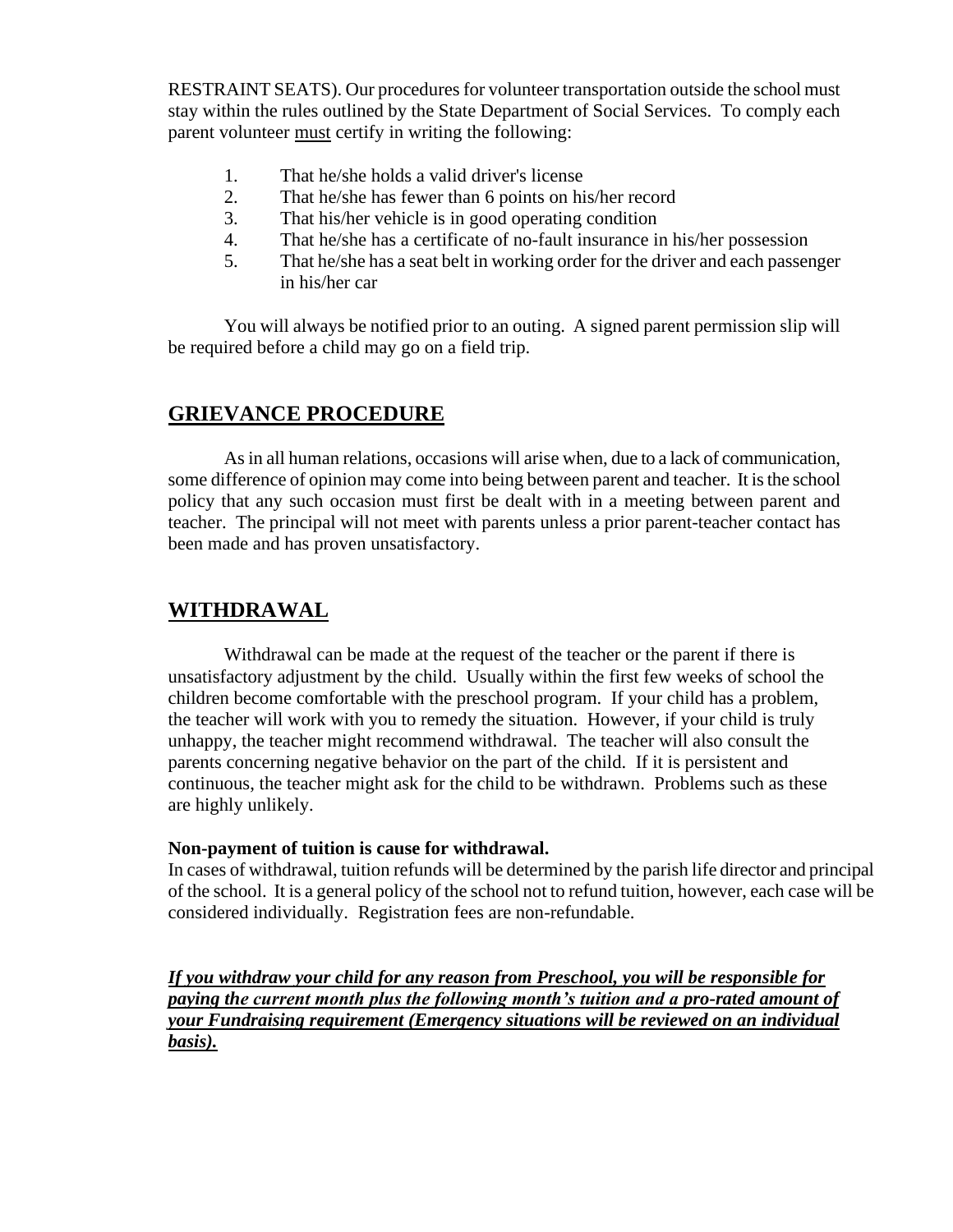# **A WORD TO THE WISE**

Some children are apprehensive about separating from their parent during the first few days of school. We ask that you discuss school in a positive way with your child before he/she comes. On the first day of school, you may arrive with your child a few minutes early and help familiarize him/her with the room. We then ask that you give your child a reassuring hug and kiss and tell him/her that you will be back to pick him/her up. Then leave promptly! We can assure you that most children stop crying as soon as you are out of sight.

## **VOLUNTEERS**

St. Mary Preschool Volunteers

Parents are very active at St. Mary's Preschool. Parents that volunteer **must** attend a VIRTUS training through the Saginaw Diocese. Volunteers that are regularly in the classroom must be fingerprinted. A session is usually scheduled at the beginning of the year at St. Mary School. However many trainings are offered at various times throughout the Diocese. Please plan on coming to this very important training.

# **LICENSING NOTEBOOK**

The Licensing Notebook is available to Parents during regular business hours.

# **LICENSING RULES FOR CHILD CARE CENTERS**

[www.michigan.gov/michildcare](http://www.michigan.gov/michildcare)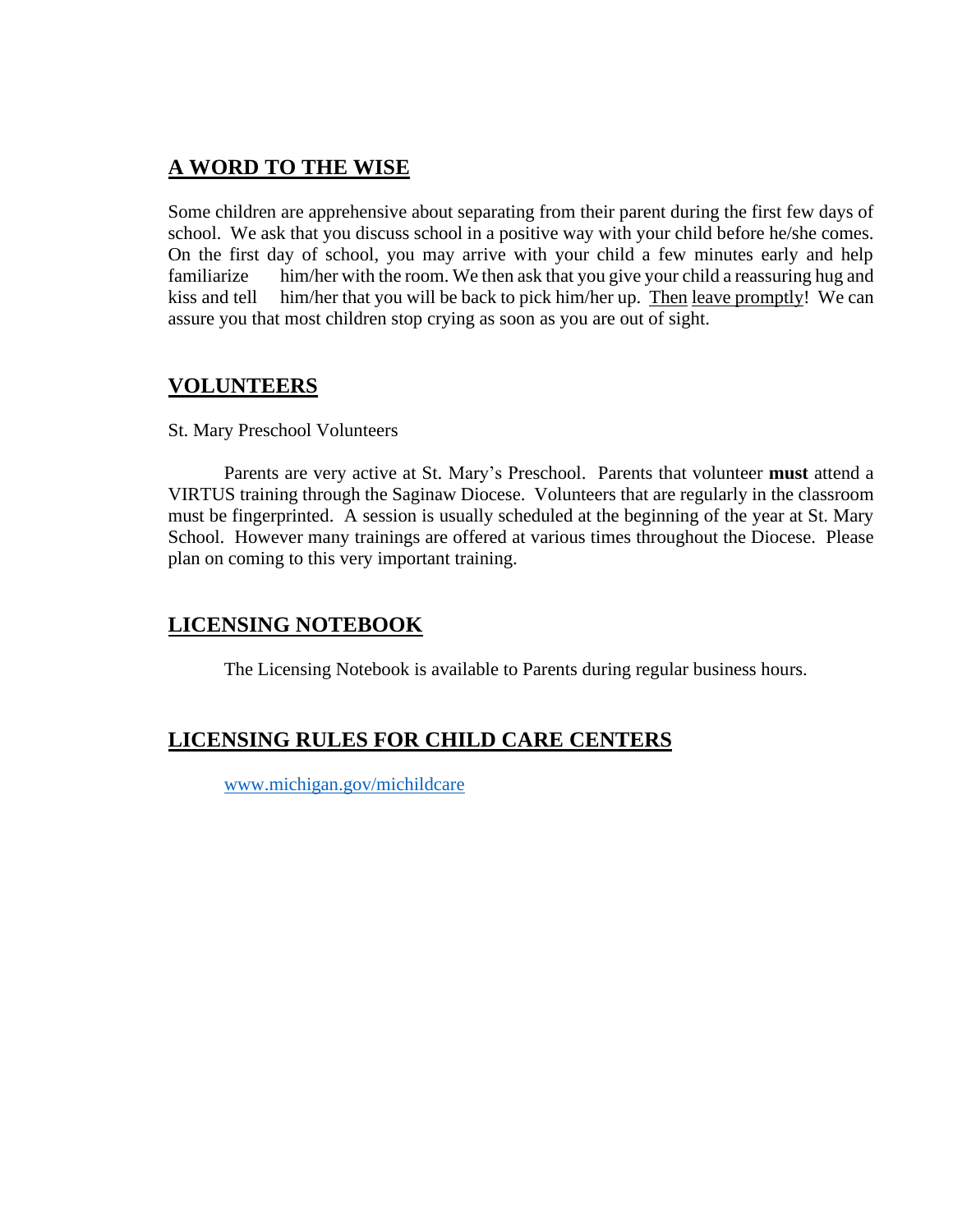# **Pest Management**

# Advisory to Parents As required by Michigan Department of Agriculture

As part of St. Mary Catholic School's pest management program, pesticides are occasionally applied. You have the right to be informed of any pesticide application made to the school grounds or buildings. In certain emergencies, pesticides may be applied without prior notice following any such application. If you need prior notification, please complete the information below and submit it to the school.

| Parent/person to be notified: |  |
|-------------------------------|--|
|                               |  |
|                               |  |
|                               |  |
|                               |  |

If you have any questions regarding this matter please contact the school office 989-463-4579.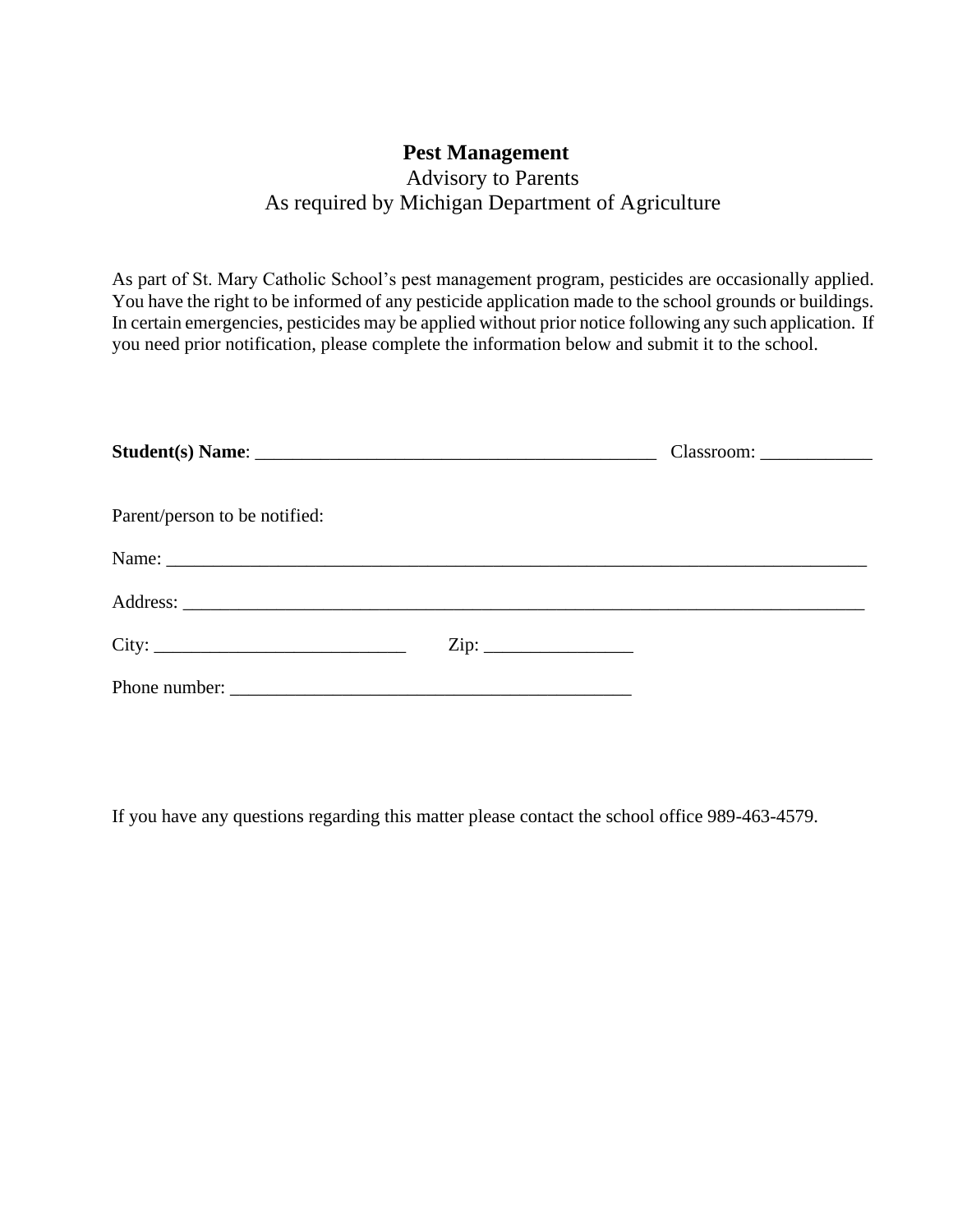# **APPENDIX A COMMUNICABLE DISEASES**

# Remember, a child's illness is most contagious<br>during the early stages



- Signs of illness to watch for: skin rash, sore throat, flushed skin, vomiting, diarrhea, cough, headache, fever, runny nose, and fatigue.
- Staying home and resting at the first sign of illness will help shorten the length of illness.
- When your child begins to show signs of illness, contact your physician for instructions.
- Cooperate with your school, day care center, and health department by keeping your child at home if they are ill.
- Be sure to notify the school if your child is ill.  $\ddot{\phantom{0}}$
- A sick child does not learn well at school and endangers  $\bullet$ the health of classmates.

| Disease and<br>incubation<br>period                                                                                | How the<br>illness is<br>spread                                                                                        | <b>Signs and</b><br>symptoms                                                                                                                                                                                                 | Contagious<br>period                                                          | Return to<br>school                                                                     |
|--------------------------------------------------------------------------------------------------------------------|------------------------------------------------------------------------------------------------------------------------|------------------------------------------------------------------------------------------------------------------------------------------------------------------------------------------------------------------------------|-------------------------------------------------------------------------------|-----------------------------------------------------------------------------------------|
| <b>Bacterial</b><br><b>Meningitis</b><br>(Meningococcal and<br>Haemophilus)<br>$1 - 10$ days<br>Average 2 - 4 days | Droplets from nose,<br>throat and mouth spread<br>virus and bacteria by sneezing,<br>coughing and speaking             | Sudden onset of high fever,<br>headache and stiff neck. In severe<br>cases, delirium, stupor or coma<br>can occur. Purplish spots on limbs<br>and muceus membranes may be<br>seen with meningococcal meningitis              | When cleared by a<br>physician                                                | Upon recovery,<br>minimum 7 days                                                        |
| Chickenpox<br>(Varicella)<br>10 - 21 days<br>Average 14 - 16 days                                                  | Secretions of the nose, throat<br>and mouth through sneezing,<br>coughing, or speaking.<br>Discharge from skin lesions | Slight discomfort,<br>mild to high fever, headache, loss<br>of appetite. Lesions appear<br>in bunches mostly on upper body.<br>Face and extremities less affected.<br>Teardrop shaped lesions surrounded<br>by reddened area | 5 days before rash<br>to 5 days after<br>rash starts                          | When lesions are dry<br>and crusted, at least 1<br>week after breakout<br>first appears |
| <b>Common Cold</b><br>$11/2 - 3$ days                                                                              | Secretions from the<br>nose, throat and mouth through<br>sneezing, coughing, or speaking                               | Coughing, runny nose, irritated<br>nose and/or throat, light chills,<br>rare slight fever                                                                                                                                    | 24 hours before<br>symptoms appear up to<br>5 days after onset<br>of symptoms | Minimum 3 days after<br>onset of symptoms                                               |

### **COMMUNICABLE DISEASE INFORMATION**



Vaccine preventable disease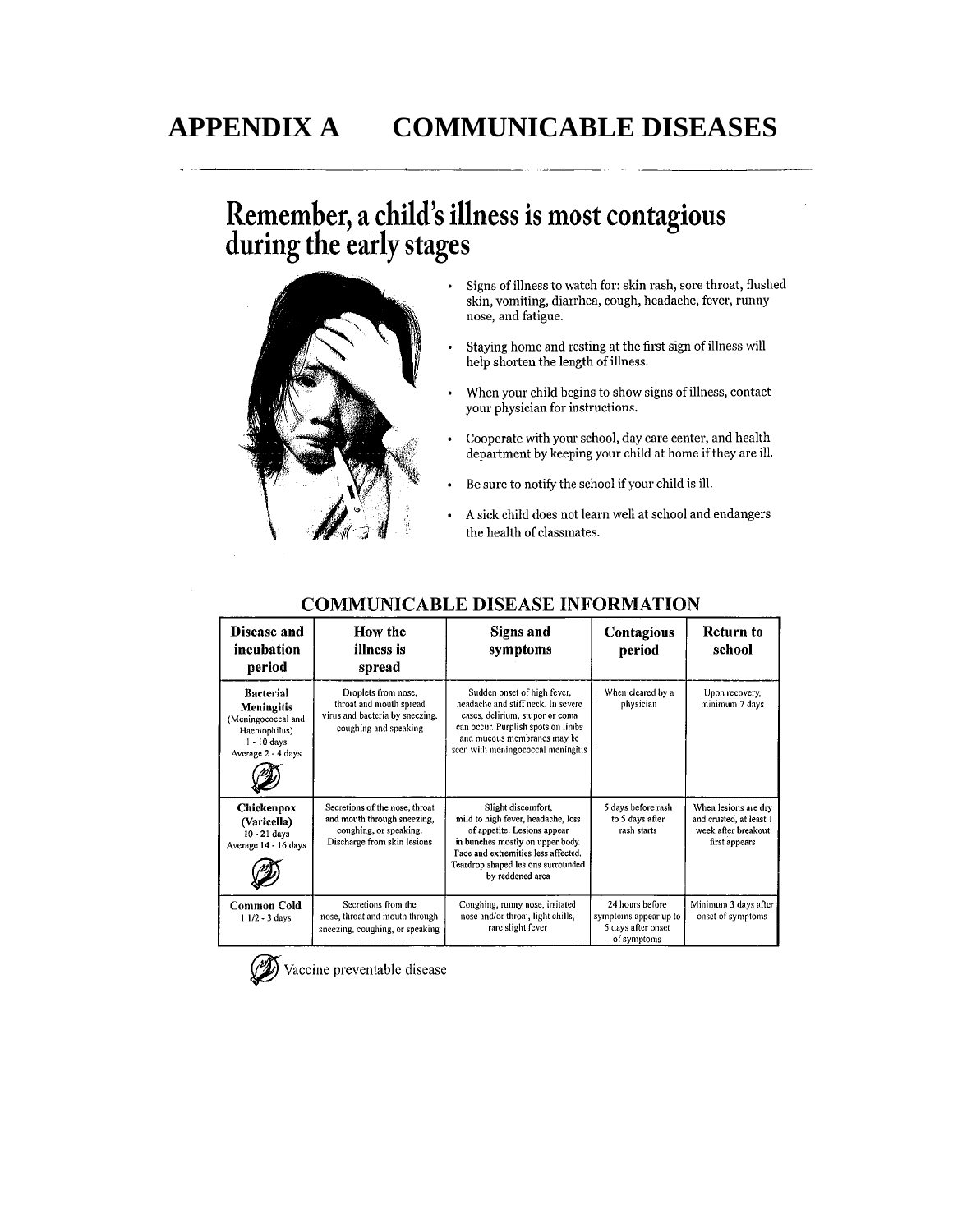| <b>Disease and</b><br>incubation<br>period                           | <b>How the</b><br>illness is<br>spread                                                                                                                                   | <b>Signs and</b><br>symptoms                                                                                                                                                                     | Contagious<br>period                                                                                                                      | <b>Return to</b><br>school                                                                                      |
|----------------------------------------------------------------------|--------------------------------------------------------------------------------------------------------------------------------------------------------------------------|--------------------------------------------------------------------------------------------------------------------------------------------------------------------------------------------------|-------------------------------------------------------------------------------------------------------------------------------------------|-----------------------------------------------------------------------------------------------------------------|
| <b>Fifth's Disease</b><br>4 - 20 days                                | Secretions from the<br>nose, throat and mouth through<br>sneezing, coughing or speaking                                                                                  | Rash begins as a solid<br>red area on checks, spreading to<br>upper arms, legs, trunk, hands<br>and feet                                                                                         | Most infectious before<br>the illness. Not<br>likely to infect after<br>rash and other<br>symptoms appear                                 | Children who feel well<br>need not be excluded<br>from school upon<br>recommendation from<br>their physician    |
| German Measles.<br>(Rubella)<br>14 - 21 days<br>Average 16 - 18 days | Secretions from the<br>nose, throat and mouth<br>through sneezing, coughing,<br>or speaking                                                                              | Rash begins on face and spreads<br>to rest of the body within 24<br>hours. Swelling of lymph nodes<br>behind ears and base of skull.<br>Mild cold-like symptoms<br>often present                 | 7 days before to 7<br>days after rash onset                                                                                               | Upon recovery with<br>minimum of 4 days                                                                         |
| Hand, Foot &<br>Mouth<br>$3 - 6$ days                                | Direct contact with discharges<br>from tiny blisters of an infected<br>person. Secretions from the<br>nose, throat, and mouth through<br>sneezing, coughing, or speaking | Sudden onset of fever and tiny<br>blisters on extremities, inside mouth<br>and throat. Rash on hands and feet,<br>mostly palms and soles. Symptoms<br>may be present 5 - 7 days                  | 2 - 3 days before onset<br>and several days after<br>onset                                                                                | Upon recovery when<br>cleared by a physician                                                                    |
| <b>Hepatitis A</b><br>15 - 50 days<br>Average 28 days                | Fecal (stool) - oral<br>contamination of hands,<br>food and drinks placed in<br>the mouth                                                                                | Sudden start with loss of<br>appetite, nausea, fever and<br>abdominal pain/discomfort. Within<br>a few days, jaundice occurs with<br>yellowing of eyes and skin and<br>darkening of urine        | 1 - 2 weeks before<br>symptom onset to 1<br>week after jaundice<br>development. Virus<br>shedding may last up<br>to several months        | When cleared by a<br>physician                                                                                  |
| Impetigo<br>4 - 10 days                                              | Direct skin contact<br>with wounds or discharges<br>from an infected person                                                                                              | Isolated puss filled spots which<br>become crusted and break, releasing<br>a straw colored fluid. Usually<br>occurs in facial region                                                             | As long as puss-filled<br>lesions continue to<br>drain                                                                                    | Upon satisfactory<br>medical treatment                                                                          |
| Influenza<br>$1 - 3$ days                                            | Secretions from the<br>nose, throat and mouth<br>through sneezing, coughing,<br>or speaking                                                                              | Illness starts with chills, fever,<br>headache, muscle pain, and<br>coughing, followed by other<br>cold symptoms                                                                                 | I day before onset of<br>symptoms to about 7<br>days from the first<br>symptom in children                                                | When fully<br>recovered                                                                                         |
| <b>Measles</b><br>8 - 13 days<br>Average 10 days                     | Secretions from the<br>nose, throat and mouth<br>through sneezing, coughing,<br>or speaking                                                                              | Fever, runny nose, red eyes,<br>and coughing. Rash around the<br>ears and hairline followed by the<br>face and neck, trunk, and arms                                                             | 4 days before rash<br>and up to 4 days after                                                                                              | Upon recovery,<br>minimum 7 days                                                                                |
| <b>Mononucleosis</b><br>$4 - 6$ weeks                                | Person to person with<br>contact from their saliva, such<br>as through kissing, sneezing<br>and sharing utensils                                                         | Fever, sore throat, drowsiness,<br>swollen lymph nodes (especially<br>in neck and armpit), swollen spleen.<br>Swollen tonsils develop whitish-<br>yellow covering. Skin<br>rash and muscle aches | Varies, but while the<br>person has symptoms<br>and for up to two<br>months                                                               | When cleared by<br>physician. Avoid<br>vigorous activities for<br>up to one month to<br>avoid rupture of spleen |
| <b>MRSA</b><br>Varies and can be<br>indefinite                       | Direct skin contact with<br>wounds or discharges from an<br>infected person                                                                                              | Bacterial infection (staph) that<br>may be resistant to certain<br>antibiotics. Commonly appears as<br>a skin lesion that looks like a<br>pimple or boil                                         | As long as lesions can<br>drain or indefinitely in<br>the carrier state (found<br>on the skin or in<br>nose and not<br>causing infection) | When cleared by a<br>physician and able to<br>keep draining wounds<br>covered                                   |

# **COMMUNICABLE DISEASE INFORMATION**



Vaccine preventable disease